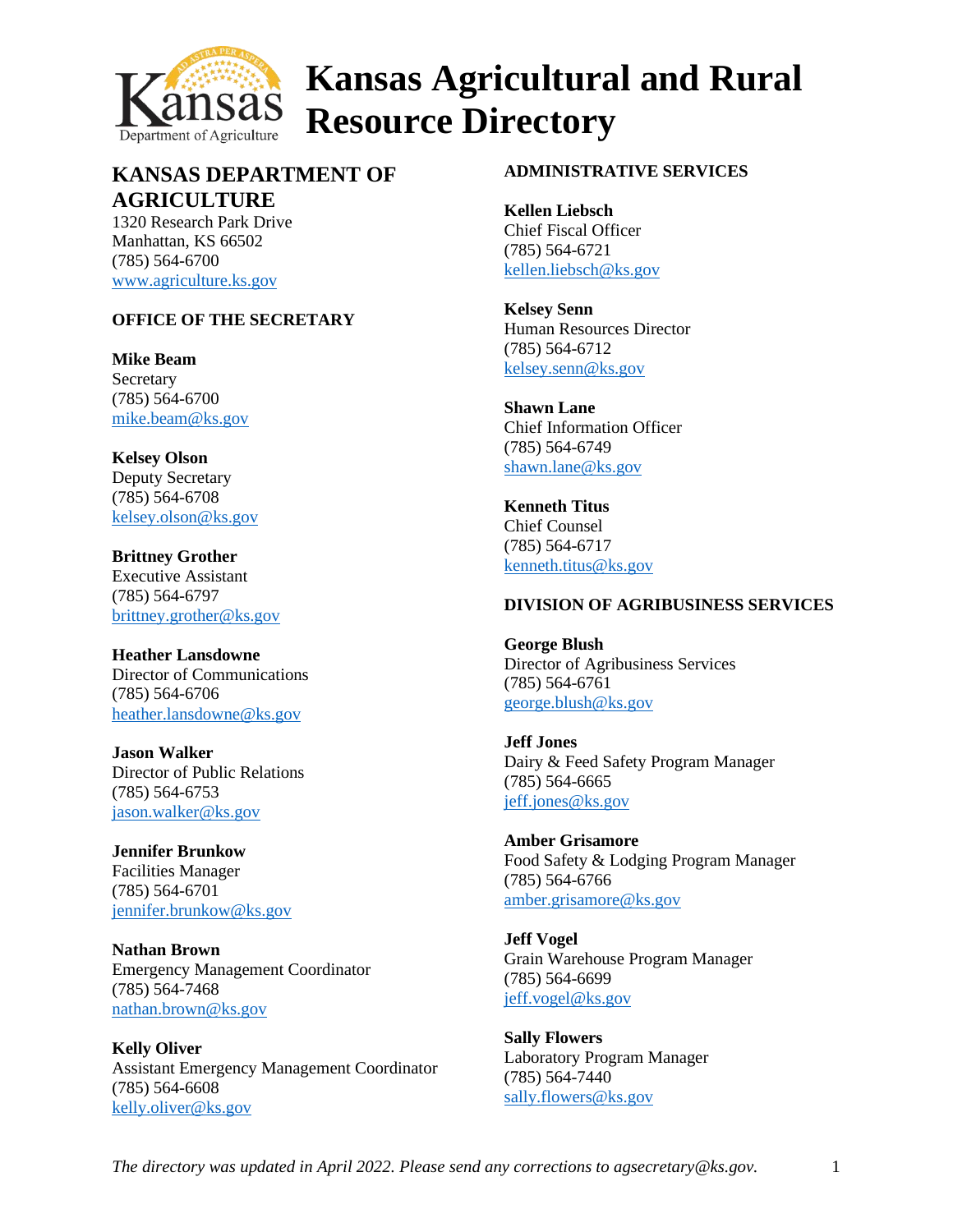

**Jeremy Schooler** Meat & Poultry Inspection Program Manager (785) 564-6773 [jeremy.schooler@ks.gov](mailto:jeremy.schooler@ks.gov)

**Kelly Navinsky-Wenzl** Pesticide & Fertilizer Program Manager (785) 564-6692 [kelly.navinskywenzl@ks.gov](mailto:kelly.navinskywenzl@ks.gov)

**Jeff Vogel** Plant Protection & Weed Control Program (785) 564-6699 [jeff.vogel@ks.gov](mailto:jeff.vogel@ks.gov)

**Doug Musick** Weights & Measures Program Manager (785) 564-6684 [doug.musick@ks.gov](mailto:doug.musick@ks.gov)

**DIVISION OF ANIMAL HEALTH** [www.agriculture.ks.gov/divisions](http://www.agriculture.ks.gov/divisions-programs/division-of-animal-health)[programs/division-of-animal-health](http://www.agriculture.ks.gov/divisions-programs/division-of-animal-health)

**Dr. Justin Smith** Animal Health Commissioner (785) 564-6613 [justin.smith@ks.gov](mailto:justin.smith@ks.gov)

**Dr. Andy Hawkins** Deputy Animal Health Commissioner (785) 564-6614 [andy.hawkins@ks.gov](mailto:andy.hawkins@ks.gov)

**Dr. Sara McReynolds** Deputy Animal Health Commissioner (785) 564-6792 [sara.mcreynolds@ks.gov](mailto:sara.mcreynolds@ks.gov)

**Dr. Sasha Thomason** Animal Facilities Inspection Program Manager (785) 564-6607 [sasha.thomason@ks.gov](mailto:sasha.thomason@ks.gov)

**Karaline Mayer** Animal Disease Traceability Coordinator (785) 564-6606 [karaline.mayer@ks.gov](mailto:karaline.mayer@ks.gov)

### **DIVISION OF CONSERVATION**

[www.agriculture.ks.gov/divisions](http://www.agriculture.ks.gov/divisions-programs/division-of-conservation)[programs/division-of-conservation](http://www.agriculture.ks.gov/divisions-programs/division-of-conservation)

**Andrew Lyon** Executive Director (785) 564-6621 [andrew.lyon@ks.gov](mailto:andrew.lyon@ks.gov)

**Steve Frost** Assistant Director/Water Conservation Program Manager (785) 564-6622 [steve.frost@ks.gov](mailto:steve.frost@ks.gov)

**David Jones** Water Quality Program Manager (785) 564-6623 [david.jones@ks.gov](mailto:david.jones@ks.gov)

**Hakim Saadi** Watershed Program Manager (785) 291-3099 [hakim.saadi@ks.gov](mailto:hakim.saadi@ks.gov)

**Kristin Kloft** Riparian & Wetland Program Manager (785) 564-6624 [kristin.a.kloft@ks.gov](mailto:kristin.a.kloft@ks.gov)

**Marsha Meyer** Conservation District Program Coordinator (785) 564-6625 [marsha.meyer@ks.gov](mailto:marsha.meyer@ks.gov)

**DIVISION OF AG MARKETING** www.agriculture.ks.gov/agmarketing

**Vacant** Division Director (785) 564-6758 [agsecretary@ks.gov](mailto:agsecretary@ks.gov)

**Russell Plaschka** Agribusiness Development Director (785) 564-7466 [russell.plaschka@ks.gov](mailto:russell.plaschka@ks.gov)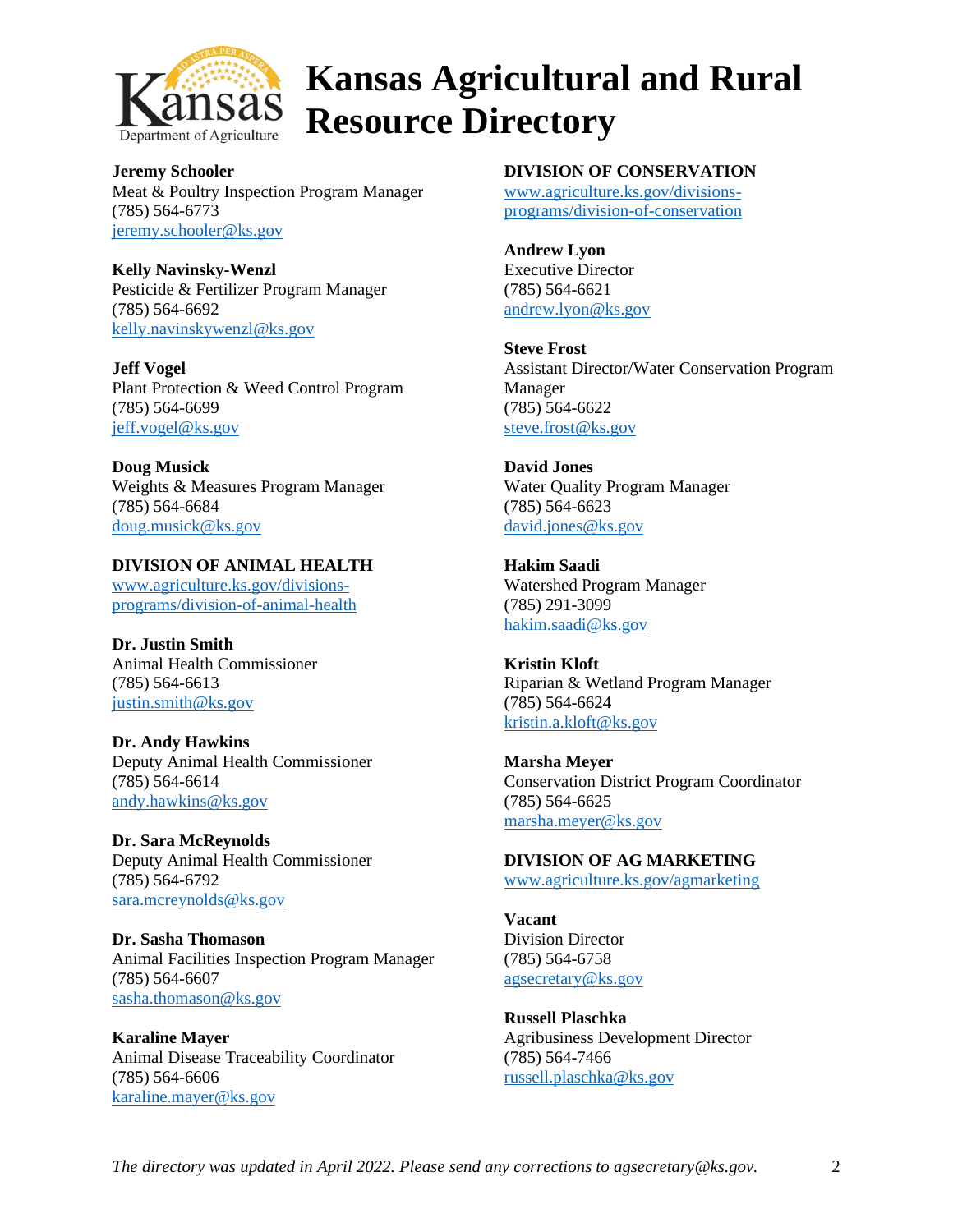

**Suzanne Ryan-Numrich** International Trade Director (785) 564-6704 [suzanne.numrich@ks.gov](mailto:suzanne.numrich@ks.gov)

**Janelle Dobbins** From the Land of Kansas Trademark Manager (785) 564-6759 [janelle.dobbins@ks.gov](mailto:janelle.dobbins@ks.gov)

**Dana Ladner** Compliance Education Coordinator (785) 564-6660 [dana.ladner@ks.gov](mailto:dana.ladner@ks.gov)

**Tori Laird** Economist (785) 564-6726 [tori.laird@ks.gov](mailto:tori.laird@ks.gov)

**DIVISION OF WATER RESOURCES** [www.agriculture.ks.gov/divisions-programs/dwr](http://www.agriculture.ks.gov/divisions-programs/dwr)

**Earl Lewis** Chief Engineer (785) 564-6658 [earl.lewis@ks.gov](mailto:earl.lewis@ks.gov)

**Chris Beightel** Water Management Services Program Manager (785) 564-6670 [chris.beightel@ks.gov](mailto:chris.beightel@ks.gov)

**Lane Letourneau** Water Appropriation Program Manager (785) 564-6636 [lane.letourneau@ks.gov](mailto:lane.letourneau@ks.gov)

**Terry Medley** Water Structures Program Manager (785) 564-6657 [terry.medley@ks.gov](mailto:terry.medley@ks.gov)

**Katie Tietsort** Water Commissioner (Topeka) (785) 296-1886 [katie.tietsort@ks.gov](mailto:katie.tietsort@ks.gov)

**Jeff Lanterman** Water Commissioner (Stafford)

(620) 234-5311 [jeff.lanterman@ks.gov](mailto:jeff.lanterman@ks.gov)

**Kelly Stewart** Water Commissioner (Stockton) (785) 425-6787 [kelly.stewart@ks.gov](mailto:kelly.stewart@ks.gov)

**Mike Meyer** Water Commissioner (Garden City) (620) 765-7111 [mike.meyer@ks.gov](mailto:mike.meyer@ks.gov)

## **STATE ADVISORY BOARDS AND COMMISSIONS**

**AGRICULTURAL REMEDIATION BOARD** 816 SW Tyler Topeka, KS 66612 (785) 440-0356 [www.karb.org](http://www.karb.org/)

**Randy Stookey** Program Administrator [randy@kansasag.org](mailto:randy@kansasag.org)

**Kamyar Nikoo-Manesh** Chair [kamyar.nikoomanesh@aptim.com](mailto:kamyar.nikoomanesh@aptim.com)

**Jami Loecker** Member [jami.loecker@syngenta.com](mailto:jami.loecker@syngenta.com)

**Jodi Guetterman** Member [mjguetterman@yahoo.com](mailto:mjguetterman@yahoo.com)

**Kevin Dieckmann** Member [kevin.dieckmann@brandt.co](mailto:kevin.dieckmann@brandt.co)

**Laura Pearl** Board Member [laura@jbpearl.com](mailto:laura@jbpearl.com)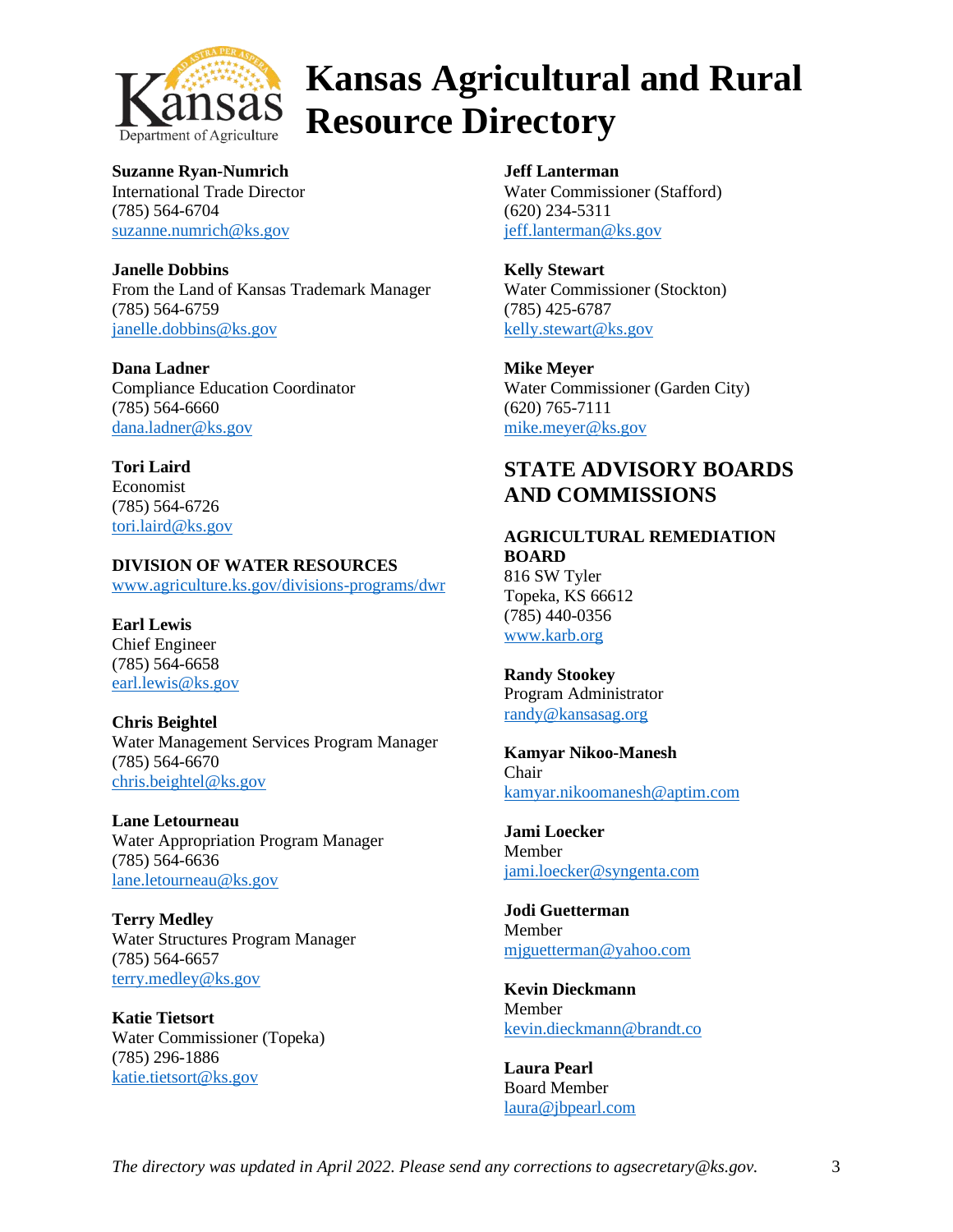

**Kelly Navinsky-Wenzl** Ex-Officio, Kansas Department of Agriculture [kelly.navinskywenzl@ks.gov](mailto:kelly.navinskywenzl@ks.gov)

**Randy Carlson** Ex-Officio, Kansas Department of Health & Environment [randy.carlson@ks.gov](mailto:randy.carlson@ks.gov)

#### **ANIMAL HEALTH BOARD** 1320 Research Park Drive Manhattan, KS 66502 (785) 564-6601 [www.agriculture.ks.gov/divisions](http://www.agriculture.ks.gov/divisions-programs/division-of-animal-health/contacts)[programs/division-of-animal-health/contacts](http://www.agriculture.ks.gov/divisions-programs/division-of-animal-health/contacts)

**Brandon Depenbusch** Board Member [brandon.depenbusch@ilsbeef.com](mailto:brandon.depenbusch@ilsbeef.com)

**Crecia Reeves** Board Member [crereev@ruraltel.net](mailto:crereev@ruraltel.net)

**David Worrell** Board Member [david.worrell@merck.com](mailto:david.worrell@merck.com)

**Megan Potter** Board Member [mpotter@aahpa.com](mailto:mpotter@aahpa.com)

**Melissa Hildebrand Reed** Board Member [melissa.hildebrand.reed@gmail.com](mailto:melissa.hildebrand.reed@gmail.com)

**Rebecca Farha** Board Member [rebeccafarha28@gmail.com](mailto:rebeccafarha28@gmail.com)

**Ryan Arndt** Board Member [ryanarndt@sbcglobal.net](mailto:ryanarndt@sbcglobal.net)

**Troy Wedel** Board Member [wedeltroy@gmail.com](mailto:wedeltroy@gmail.com) **Wade Taylor**  Board Member [ovsdvm@yahoo.com](mailto:ovsdvm@yahoo.com)

**KANSAS STATE FAIR BOARD** 2000 N Poplar Street Hutchinson, KS 67502 (620) 669-3600 [www.kansasstatefair.com](http://www.kansasstatefair.com/)

**Bryan Schulz** General Manager [bryan.schulz@ks.gov](mailto:bryan.schulz@ks.gov)

**Paula Landoll-Smith** President [paula.landoll@landoll.com](mailto:paula.landoll@landoll.com)

**Bob Atkisson** Board Member [atkissonfarms@yahoo.com](mailto:atkissonfarms@yahoo.com)

**Dylan Evans** Board Member [dylanwrightevans@gmail.com](mailto:dylanwrightevans@gmail.com)

**Gregg Hadley** Board Member [ghadley@ksu.edu](mailto:ghadley@ksu.edu)

**Harmon Bliss** Board Member [hfbliss@hotmail.com](mailto:hfbliss@hotmail.com)

**Holly Lofton** Board Member [cvbdir@lindsborgcity.org](mailto:cvbdir@lindsborgcity.org)

**John Bottenberg** Board Member [jcbott@aol.com](mailto:jcbott@aol.com)

**John Leslie** Board Member [frecklesvillage@gmail.com](mailto:frecklesvillage@gmail.com)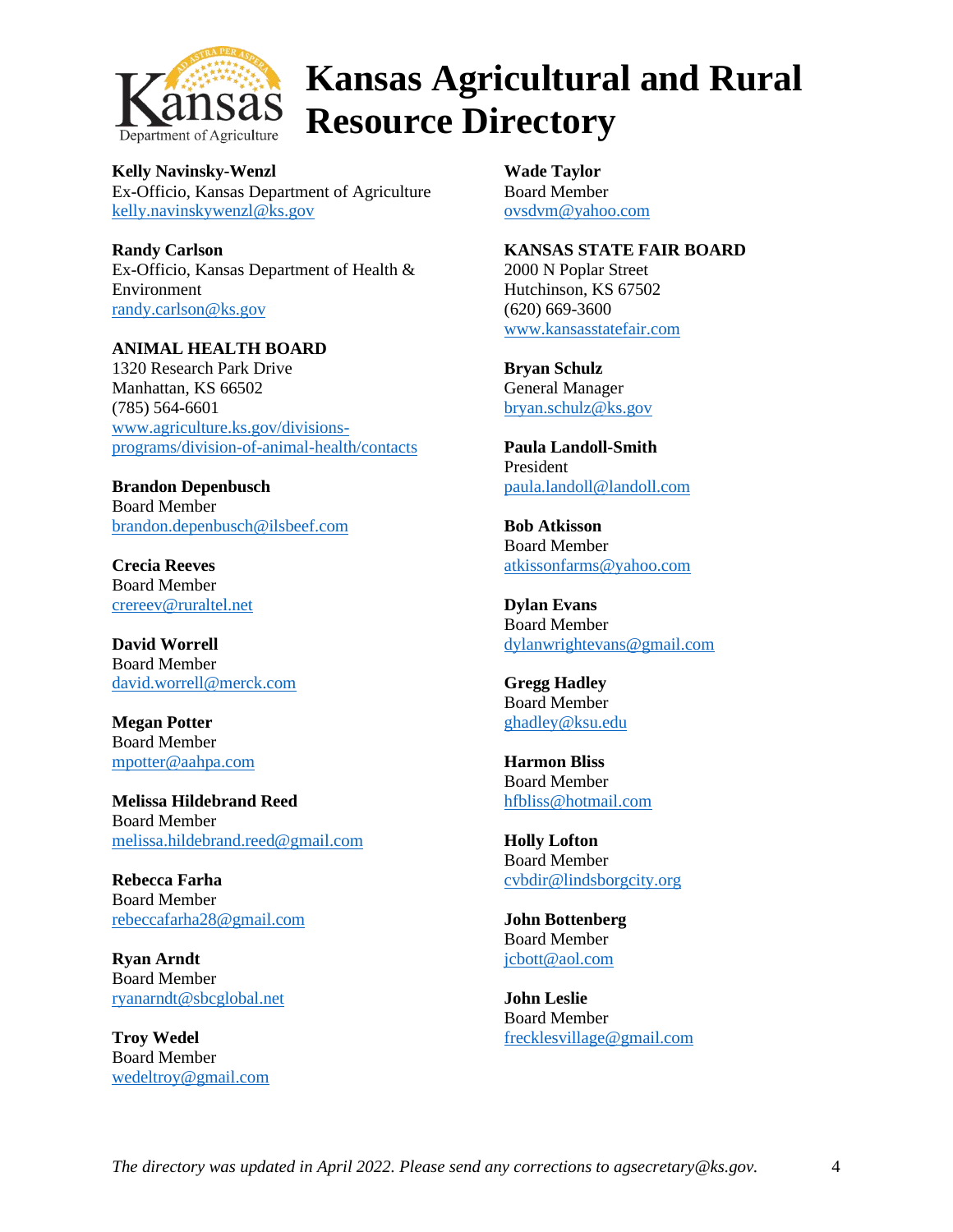

**Kathy Brazle** Board Member [kbrazle@usd101.com](mailto:kbrazle@usd101.com)

**Kayla Savage** Board Member [kayla.savage@ks.gov](mailto:kayla.savage@ks.gov)

**Mike Beam** Board Member [mike.beam@ks.gov](mailto:mike.beam@ks.gov)

**Nick Ketzner** Board Member [ketznerfeed@gmail.com](mailto:ketznerfeed@gmail.com)

**Sarah Green** Board Member [sarah.hill.green@gmail.com](mailto:sarah.hill.green@gmail.com)

**KANSAS WATER AUTHORITY** 900 SW Jackson Street, Suite 404 Topeka, KS 66612 (785) 296-3185 [www.kwo.ks.gov/about-the-kwo/kansas-water](http://www.kwo.ks.gov/about-the-kwo/kansas-water-authority)[authority](http://www.kwo.ks.gov/about-the-kwo/kansas-water-authority)

**Dawn Buehler** Chair [riverkeeper@kansasriver.org](mailto:riverkeeper@kansasriver.org)

**Mike Armstrong** Voting Member [marmstrong@waterone.org](mailto:marmstrong@waterone.org)

**John Bailey** Voting Member [jhb66762@gmail.com](mailto:jhb66762@gmail.com)

**Carolyn McGinn** Voting Member [Carolyn.McGinn@senate.ks.gov](mailto:Carolyn.McGinn@senate.ks.gov)

**Randy Hayzlett** Voting Member [hayzlett@pld.com](mailto:hayzlett@pld.com) **Alan King** Voting Member [aking@wichita.gov](mailto:aking@wichita.gov)

**Chris Ladwig** Voting Member [Chris.ladwig@spiritaero.com](mailto:Chris.ladwig@spiritaero.com)

**Lynn Goossen** Voting Member [algoossen@st-tel.net](mailto:algoossen@st-tel.net)

**Jean Steiner** Voting Member [jlsteiner@ksu.edu](mailto:jlsteiner@ksu.edu)

**David Stroberg** Voting Member [stroberg@cox.net](mailto:stroberg@cox.net)

**Allen Roth** Voting Member [aroth@ruraltel.net](mailto:aroth@ruraltel.net)

**Allan Soetaert** Voting Member [asoetaert@water7.com](mailto:asoetaert@water7.com)

**Jeremiah Hobbs** Voting Member [Wetwalnutjhobbs@gbta.net](mailto:Wetwalnutjhobbs@gbta.net)

**Earl Lewis** Ex Officio, Division of Water Resources [earl.lewis@ks.gov](mailto:earl.lewis@ks.gov)

**Brad Loveless** Ex Officio, Kansas Department of Wildlife, Parks & Tourism [brad.loveless@ks.gov](mailto:brad.loveless@ks.gov)

**Mike Beam** Ex Officio, Kansas Department of Agriculture [mike.beam@ks.gov](mailto:mike.beam@ks.gov)

**Ernie Minton** Ex Officio, Ag Equipment Station [eminton@ksu.edu](mailto:eminton@ksu.edu)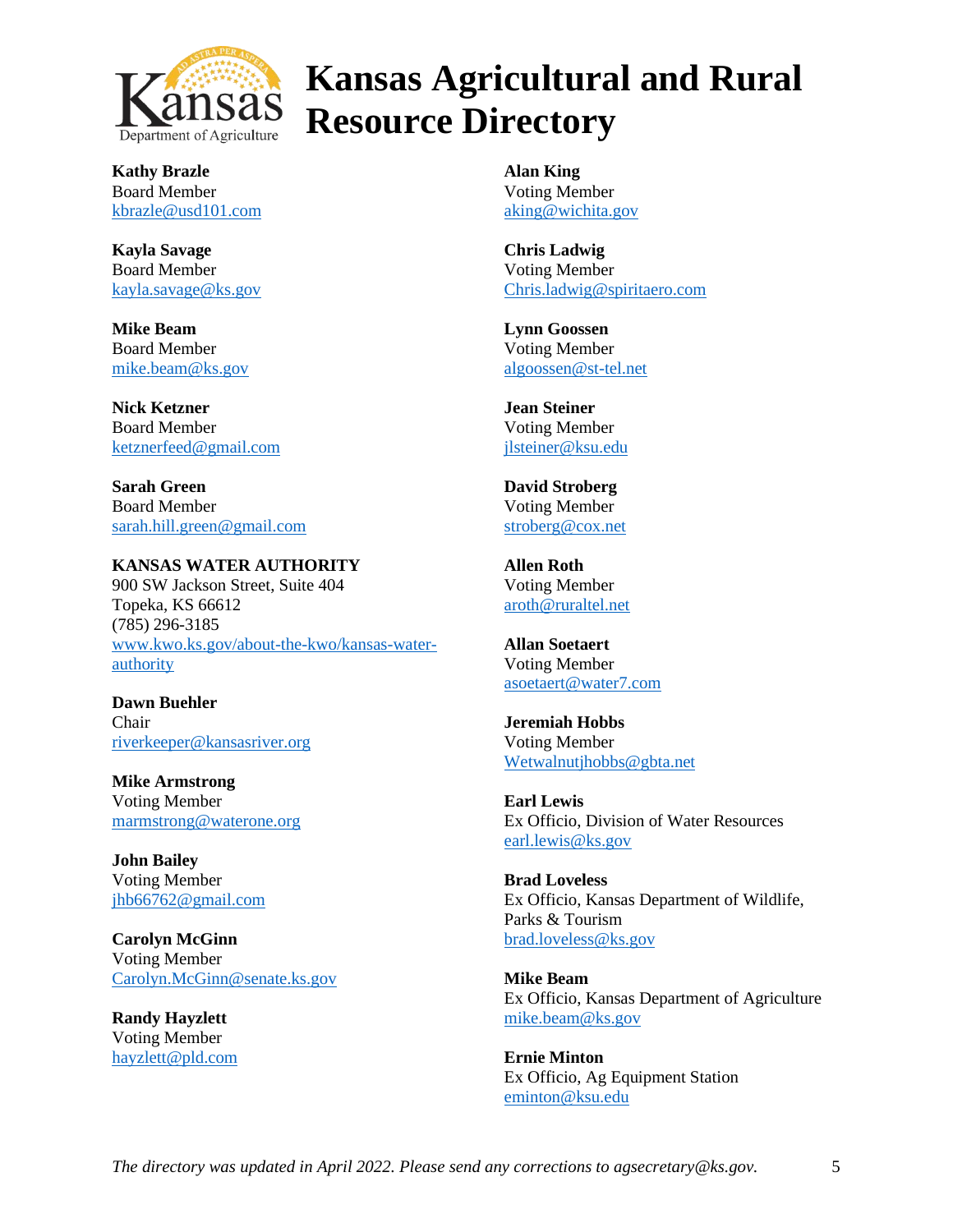

**David Toland** Ex Officio, Kansas Department of Commerce [david.toland@ks.gov](mailto:david.toland@ks.gov)

**Connie Owen** Ex Officio, Kansas Water Office [connie.owen@kwo.ks.gov](mailto:connie.owen@kwo.ks.gov)

**Andrew Lyon** Ex Officio, Division of Conservation [andrew.lyon@ks.gov](mailto:andrew.lyon@ks.gov)

**Sara Baer** Ex Officio, Kansas Biological Survey [sgbaer@ku.edu](mailto:sgbaer@ku.edu)

**Andrew French** Ex Officio, Kansas Corporation Commission [a.french@kcc.ks.gov](mailto:a.french@kcc.ks.gov)

**Leo Henning** Ex Officio, Kansas Department of Health & Environment [leo.henning@ks.gov](mailto:leo.henning@ks.gov)

**Rolfe Mandel** Ex Officio, Kansas Geological Survey [mandel@kgs.ku.edu](mailto:mandel@kgs.ku.edu)

**MARKETING ADVISORY BOARD** 1320 Research Park Drive Manhattan, KS 66502 (785) 564-6758 [www.agriculture.ks.gov/divisions](http://www.agriculture.ks.gov/divisions-programs/agricultural-marketing-advocacy-and-outreach-team/marketing-advisory-board)[programs/agricultural-marketing-advocacy-and](http://www.agriculture.ks.gov/divisions-programs/agricultural-marketing-advocacy-and-outreach-team/marketing-advisory-board)[outreach-team/marketing-advisory-board](http://www.agriculture.ks.gov/divisions-programs/agricultural-marketing-advocacy-and-outreach-team/marketing-advisory-board)

**Bruce Rinkes** Board Member [bruce.rinkes@kingengineeringks.com](mailto:bruce.rinkes@kingengineeringks.com)

**Brice Elnicki** Board Member [brice.elnicki@girardcoop.com](mailto:fosterdairy@yahoo.com)

**Janice Nikkel** Board Member [jnikkel@ksu.edu](mailto:suppes@wbsnet.org) **Carly Whorton** Board Member [carly@cecilks.com](mailto:carly@cecilks.com)

**Gaea Hock** Board Member [ghock@ksu.edu](mailto:ghock@ksu.edu)

**Janae Talbott** Board Member [trinkets10@hotmail.com](mailto:trinkets10@hotmail.com)

**Justine Staten** Board Member [director@kansashorsecouncil.com](mailto:director@kansashorsecouncil.com)

**Mike Bergmeier** Board Member [mjbergmeier@shieldag.com](mailto:mjbergmeier@shieldag.com)

**Kyle Antenen** Board Member [lastones@gbta.net](mailto:lastones@gbta.net)

**Bob Atkisson** Board Member [atkissonfarms@yahoo.com](mailto:atkissonfarms@yahoo.com)

**Travis Mason** Board Member [tmason@farmersco-operative.com](mailto:tmason@farmersco-operative.com)

**Mallory Shinliver** Board Member [ShinliverM@helenaagri.com](mailto:ShinliverM@helenaagri.com)

**Brian Zitlow** Board Member [Brian.Zitlow@greatwesternbank.com](mailto:Brian.Zitlow@greatwesternbank.com)

**PET ANIMAL ADVISORY BOARD** 1320 Research Park Drive Manhattan, KS 66502 (785) 564-6601 [www.agriculture.ks.gov/divisions](http://www.agriculture.ks.gov/divisions-programs/division-of-animal-health/contacts)[programs/division-of-animal-health/contacts](http://www.agriculture.ks.gov/divisions-programs/division-of-animal-health/contacts)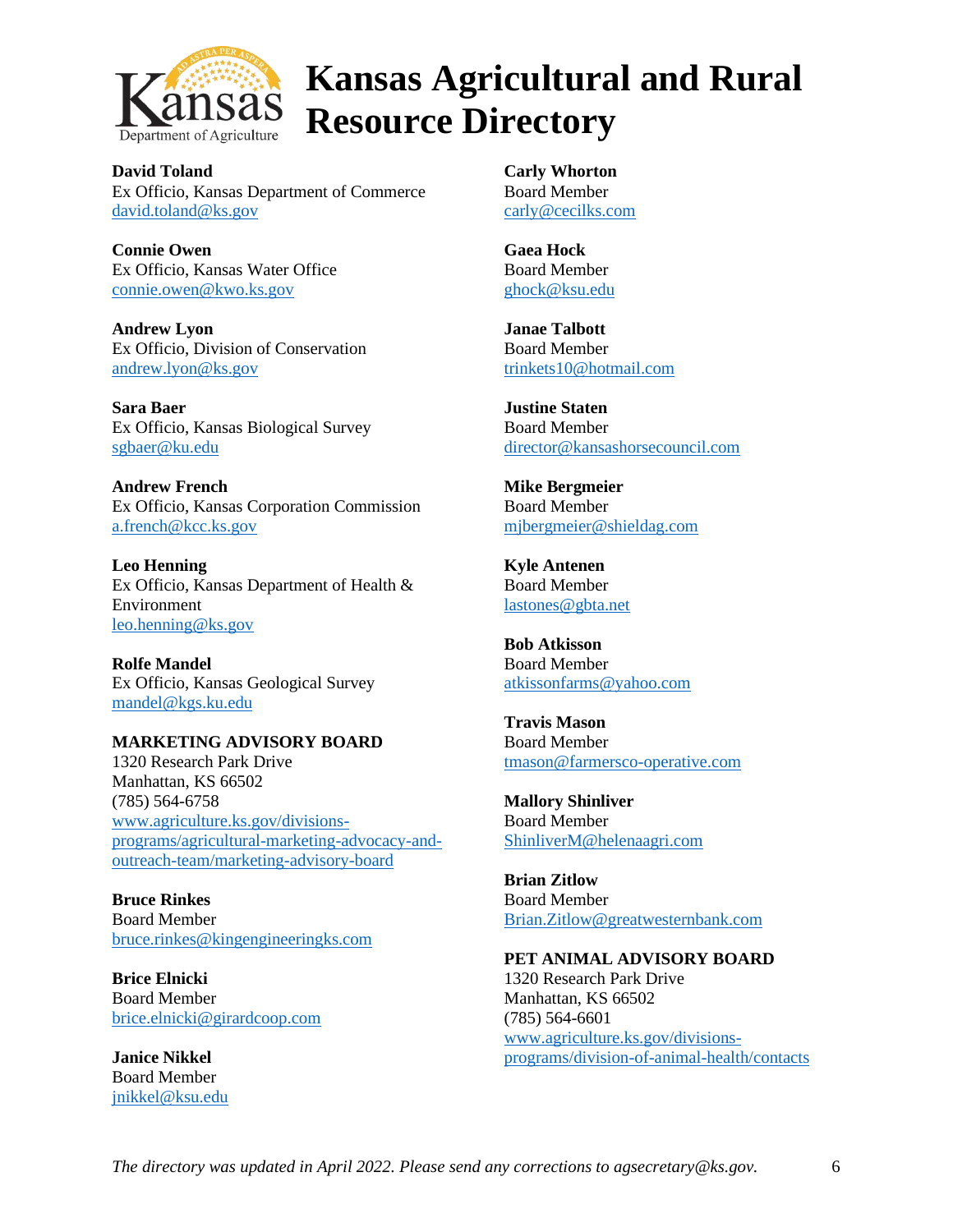

**Greg Smith** Chair [petstop@everestkc.net](mailto:petstop@everestkc.net)

**Julia Castaneda** Board Member [dogdayinc@aol.com](mailto:dogdayinc@aol.com)

**Kelly Bogner** Board Member [kellybogner@yahoo.com](mailto:kellybogner@yahoo.com)

**Kimberly Jacobson** Board Member [wwcorgis@yahoo.com](mailto:wwcorgis@yahoo.com)

**Dr. Denver Marlow** Board Member [dmarlow@ksu.edu](mailto:dmarlow@ksu.edu)

**Dr. Laura Morland** Board Member [lmdvm@ckt.net](mailto:lmdvm@ckt.net)

**Crystal Swann Blackdeer** Board Member [LvnCoHS@live.com](mailto:LvnCoHS@live.com)

**Lorilee Thomas**  Board Member [extraordinarypuppy@yahoo.com](mailto:extraordinarypuppy@yahoo.com)

**Kendra Titus** Board Member [titusrileybug@aol.com](mailto:titusrileybug@aol.com)

**STATE BOARD OF AGRICULTURE** 1320 Research Park Drive Manhattan, KS 66502 (785) 564-6797 [www.agriculture.ks.gov/about-kda/state-board](http://www.agriculture.ks.gov/about-kda/state-board-of-agriculture)[of-agriculture](http://www.agriculture.ks.gov/about-kda/state-board-of-agriculture)

**Thad Geiger** Chair, District 2 [tgeiger45@hotmail.com](mailto:tgeiger45@hotmail.com) **William Pracht** Vice Chair, District 2 [bill.pracht@ekaellc.com](mailto:bill.pracht@ekaellc.com)

**Tracy Brunner** Board Member, District 1 [tracy@cowcampbeef.com](mailto:tracy@cowcampbeef.com)

**Janis Lee** Board Member, District 1 [jlee@ruraltel.net](mailto:jlee@ruraltel.net)

**Jerry McReynolds** Board Member, District 2 [jdmcrey@ruraltel.net](mailto:jdmcrey@ruraltel.net)

**Scott Thellman** Board Member, District 2 [scott@jhf-ks.com](mailto:scott@jhf-ks.com)

**Scott Strickland** Board Member, District 3 [scott.strickland@sapphirecross.com](mailto:scott.strickland@sapphirecross.com)

**Donna Pearson McClish** Board Member, District 3 [commongroundpg@gmail.com](mailto:commongroundpg@gmail.com)

**Michael Springer** Board Member, District 4 [hogfarmerdad@gmail.com](mailto:hogfarmerdad@gmail.com)

#### **STATE CONSERVATION COMMISSION**

1320 Research Park Drive Manhattan, KS 66502 (785) 564-6620 [www.agriculture.ks.gov/divisions](http://www.agriculture.ks.gov/divisions-programs/division-of-conservation/state-conservation-commission)[programs/division-of-conservation/state](http://www.agriculture.ks.gov/divisions-programs/division-of-conservation/state-conservation-commission)[conservation-commission](http://www.agriculture.ks.gov/divisions-programs/division-of-conservation/state-conservation-commission)

**Rodney Voorhees** Chair, Area V Commissioner [jovorhees@yahoo.com](mailto:jovorhees@yahoo.com)

**John Wunder** Vice Chair, Area IV Commissioner [jhwunder@gmail.com](mailto:jhwunder@gmail.com)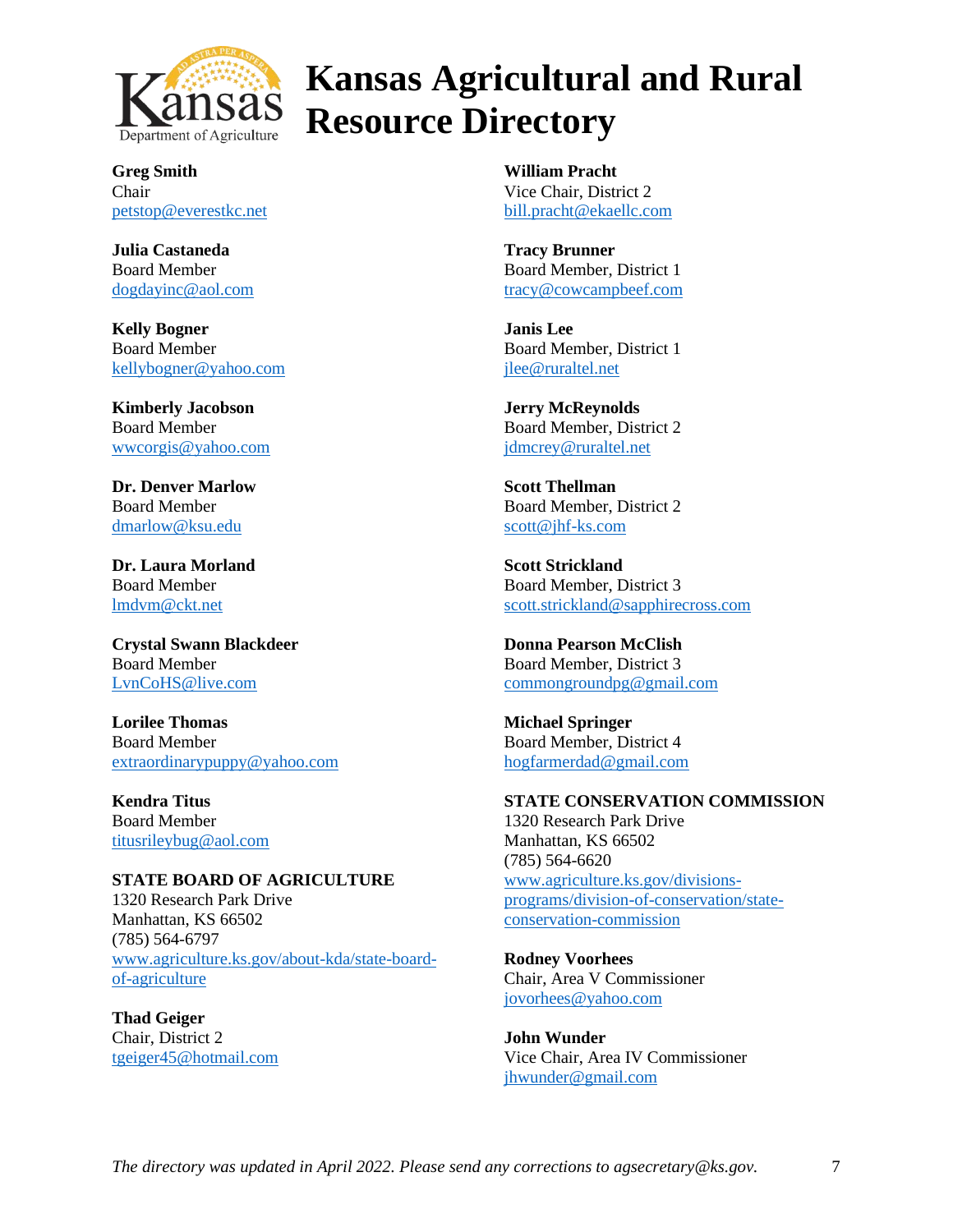

**Ted Nighswonger** Area I Commissioner [tedlinda@ruraltel.net](mailto:tedlinda@ruraltel.net)

**Andrew Larson, Jr.** Area II Commissioner [larson437@gmail.com](mailto:larson437@gmail.com)

**Sam Sanders** Area III Commissioner [sanders.farms@yahoo.com](mailto:sanders.farms@yahoo.com)

**Terry Medley** Kansas Department of Agriculture [terry.medley@ks.gov](mailto:terry.medley@ks.gov)

**Karen Woodrich** USDA Natural Resources Conservation Service [karen.woodrich@ks.usda.gov](mailto:karen.woodrich@ks.usda.gov)

**Dan Devlin** Ex-Officio, K-State Research & Extension [ddevlin@ksu.edu](mailto:ddevlin@ksu.edu)

**Pete Tomlinson** Ex-Officio, K-State Research & Extension [ptomlin@ksu.edu](mailto:ptomlin@ksu.edu)

## **KANSAS INDUSTRY ORGANIZATIONS**

**AGRICULTURAL BUSINESS COUNCIL OF KANSAS CITY** P.O. Box 26426 Kansas City, MO 64196 (816) 912-2084 [www.agbizkc.com](http://www.agbizkc.com/)

**Bob Petersen** Executive Director [bob.petersen@agbizkc.com](mailto:bob.petersen@agbizkc.com)

**Dustin Johansen** Chair [djohansen@farmjournal.com](mailto:djohansen@farmjournal.com) **COUNTY WEED DIRECTORS' ASSOCIATION OF KANSAS** [www.cwdak.org](http://www.cwdak.org/)

**Jarrod McVey** President [nxwd@woodsoncounty.net](mailto:nxwd@woodsoncounty.net)

**GROUNDWATER MANAGEMENT DISTRICT NO. 1** 906 W 5th P.O. Box 604 Scott City, KS 67871 (620) 872-5563 [www.gmd1.org](http://www.gmd1.org/)

**Katie Durham** Manager [gmd1@wbsnet.org](mailto:gmd1@wbsnet.org)

**Mark Callender** President [mcallender@farmersnational.com](mailto:mcallender@farmersnational.com)

**GROUNDWATER MANAGEMENT DISTRICT NO. 2** 313 Spruce Street Halstead, KS 67056 (316) 835-2224 [www.gmd2.org](http://www.gmd2.org/)

**Tim Boese** Manager [tboese@gmd2.org](mailto:tboese@gmd2.org)

**Jeff Winter** President [ksuagr1998@yahoo.com](mailto:ksuagr1998@yahoo.com)

**GROUNDWATER MANAGEMENT DISTRICT NO. 3** 2009 E Spruce Street Garden City, KS 67846 (620) 275-7147 [www.gmd3.org](http://www.gmd3.org/)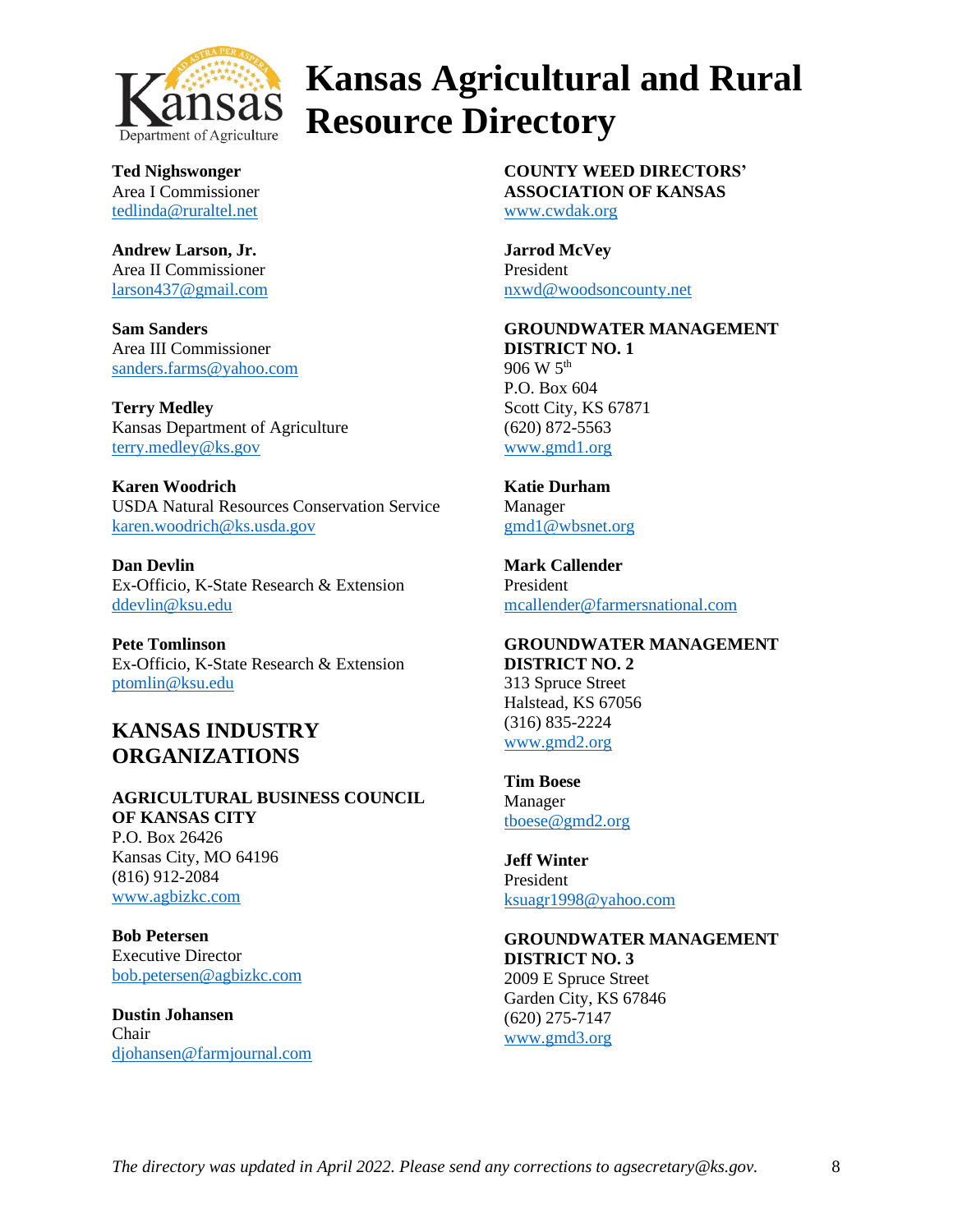

**Mark Rude** Executive Director [mrude@gmd3.org](mailto:mrude@gmd3.org)

**Bret Rooney** President [bret.rooney@yahoo.com](mailto:bret.rooney@yahoo.com)

#### **GROUNDWATER MANAGEMENT DISTRICT NO. 4**

1290 W 4th P.O. Box 905 Colby, KS 67701 (785) 462-3915 www.gmd4.org

**Shannon Kenyon** Manager [skenyon@gmd4.org](mailto:skenyon@gmd4.org)

**Brett Oelke** President [oelkefarms@yahoo.com](mailto:oelkefarms@yahoo.com)

**GROUNDWATER MANAGEMENT DISTRICT NO. 5** 125 S Main Street Stafford, KS 67578 (620) 234-5352 [www.gmd5.org](http://www.gmd5.org/)

**Orrin Feril** Manager [oferil@gmd5.org](mailto:oferil@gmd5.org)

**Darrell Wood** President [dnwfarm@gmail.com](mailto:dnwfarm@gmail.com) 

#### **KANSAS 4-H YOUTH DEVELOPMENT**

201 Umberger Hall 1612 Claflin Road Manhattan, KS 66506 (785) 532-5880 [www.kansas4-h.org](http://www.kansas4-h.org/)

**Wade Weber** State Program Leader [wweber@ksu.edu](mailto:wweber@ksu.edu)

**KANSAS AG RESEARCH & TECHNOLOGY ASSOCIATION**  $28179^{\text{th}}$  Street, Suite A Great Bend, KS 67530 [www.karta-online.org](http://www.karta-online.org/)

**Darren Hofmann** President

**KANSAS AGRIBUSINESS RETAILERS' ASSOCIATION** 816 SW Tyler Street Topeka, KS 66612 (785) 234-0463 [www.ksagretailers.org](http://www.ksagretailers.org/)

**Ron Seeber** President & CEO [ron@kansasag.org](mailto:ron@kansasag.org)

**Dustin Kuntz** Chairman

**KANSAS AGRICULTURAL AVIATION ASSOCIATION** P.O. Box 585 Colwich, KS 67030 (316) 796-1180 [www.ksagaviation.org](http://www.ksagaviation.org/)

**Rhonda McCurry** Executive Director [kaaa@ksagaviation.org](mailto:kaaa@ksagaviation.org)

**Ken Bixenman** President

## **KANSAS AGRICULTURE AND RURAL LEADERSHIP**

101 Umberger Hall Manhattan, KS 66506 (785) 532-6300 [www.karlprogram.com](http://www.karlprogram.com/)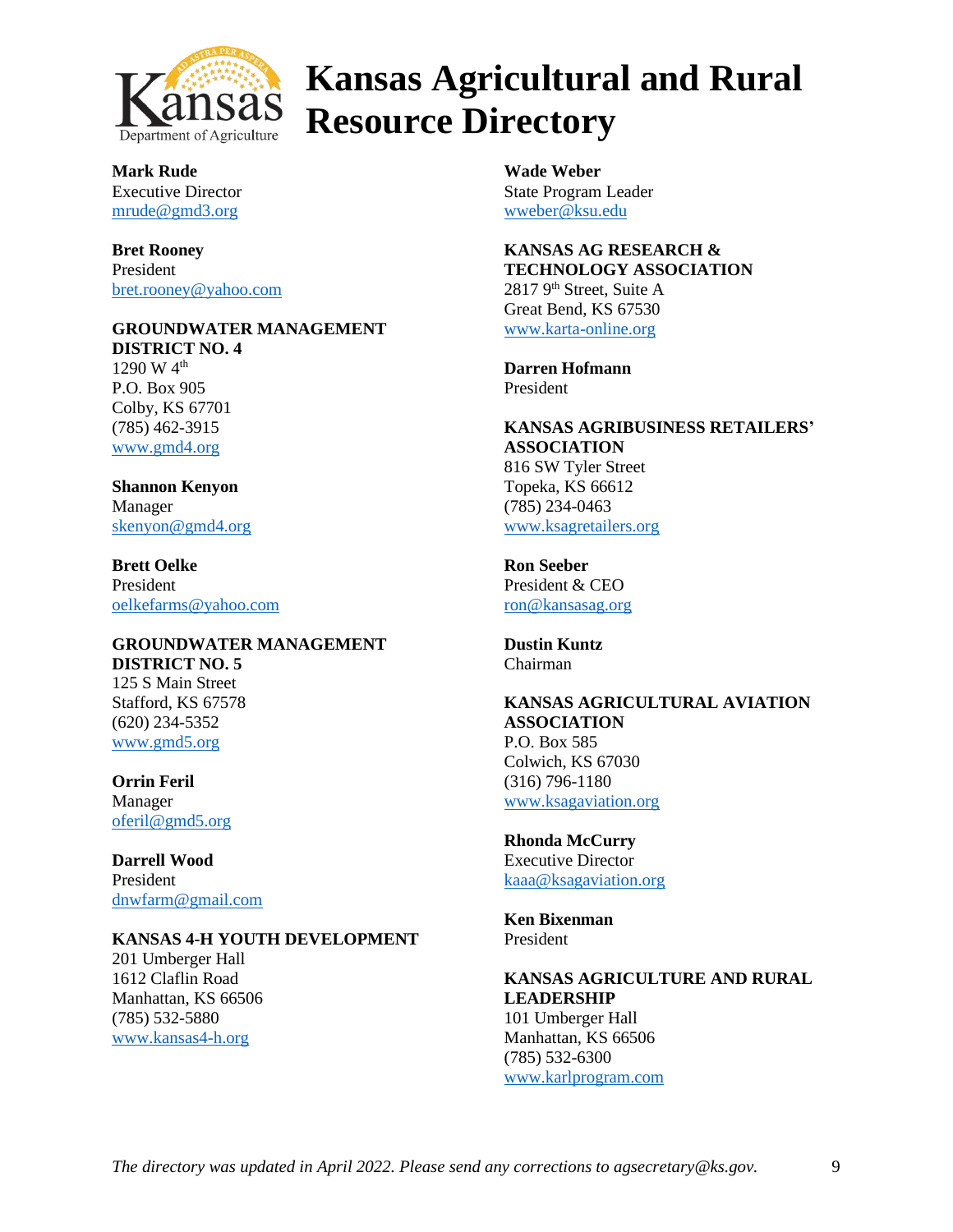

**Jill Zimmerman** President [jazimmer@ksu.edu](mailto:jazimmer@ksu.edu)

**Doug Hofbauer** Chair [dddh1950@cox.net](mailto:dddh1950@cox.net)

**KANSAS AGRI-WOMEN** [https://kansasagriwomen.wordpress.com](https://kansasagriwomen.wordpress.com/)

**Lisa Nichols** President [kswomen4ag@gmail.com](mailto:kswomen4ag@gmail.com)

**KANSAS AQUACULTURE ASSOCIATION** 131 Call Hall Manhattan, KS 66502 (785) 532-5734 <https://www.wildlife.k-state.edu/kaa/>

**Joe Gerken** Fisheries and Aquaculture Specialist [gerkenje@ksu.edu](mailto:gerkenje@ksu.edu)

**Jim Triplett** President

**KANSAS ASSOCIATION FOR CONSERVATION AND ENVIRONMENTAL EDUCATION** 2610 Claflin Road Manhattan, KS 66502 (785) 532-3322 [www.kacee.org](http://www.kacee.org/)

**Laura Downey** Executive Director [ldowney@kacee.org](mailto:ldowney@kacee.org)

**Keri Harris** President [frco.conservation@gmail.com](mailto:frco.conservation@gmail.com)

**KANSAS ASSOCIATION OF AGRICULTURE EDUCATORS** <https://sites.google.com/view/kaae>

**Bo Downing** President [bdowning@usd378.org](mailto:bdowning@usd378.org)

**KANSAS ASSOCIATION OF CONSERVATION DISTRICTS** 414 Autumn Lane Hays, KS 67601 (785) 650-1330 [www.kacdnet.org](http://www.kacdnet.org/)

**Dan Meyerhoff** Executive Director [kacd@eaglecom.net](mailto:kacd@eaglecom.net)

**Jerry Clasen** President [jerryclasen@gmail.com](mailto:jerryclasen@gmail.com)

**KANSAS ASSOCIATION OF WHEAT GROWERS** 1990 Kimball Avenue Manhattan, KS 66502 (785) 539-0255 [www.kswheat.com](http://www.kswheat.com/)

**Justin Knopf** President [justin@knopffarms.com](mailto:justin@knopffarms.com)

**KANSAS ASSOCIATION OF WOMEN INVOLVED IN FARM ECONOMICS** (620) 357-6346 [www.nationalwife.org](http://www.nationalwife.org/)

**Ann Schelerth** President [alooney1427@gmail.com](mailto:alooney1427@gmail.com)

**KANSAS BANKERS' ASSOCIATION** 610 SW Corporate View Topeka, KS 66615 (785) 232-3444 [www.ksbankers.com](http://www.ksbankers.com/)

**Doug Wareham**  President & CEO [dwareham@ksbankers.com](mailto:dwareham@ksbankers.com)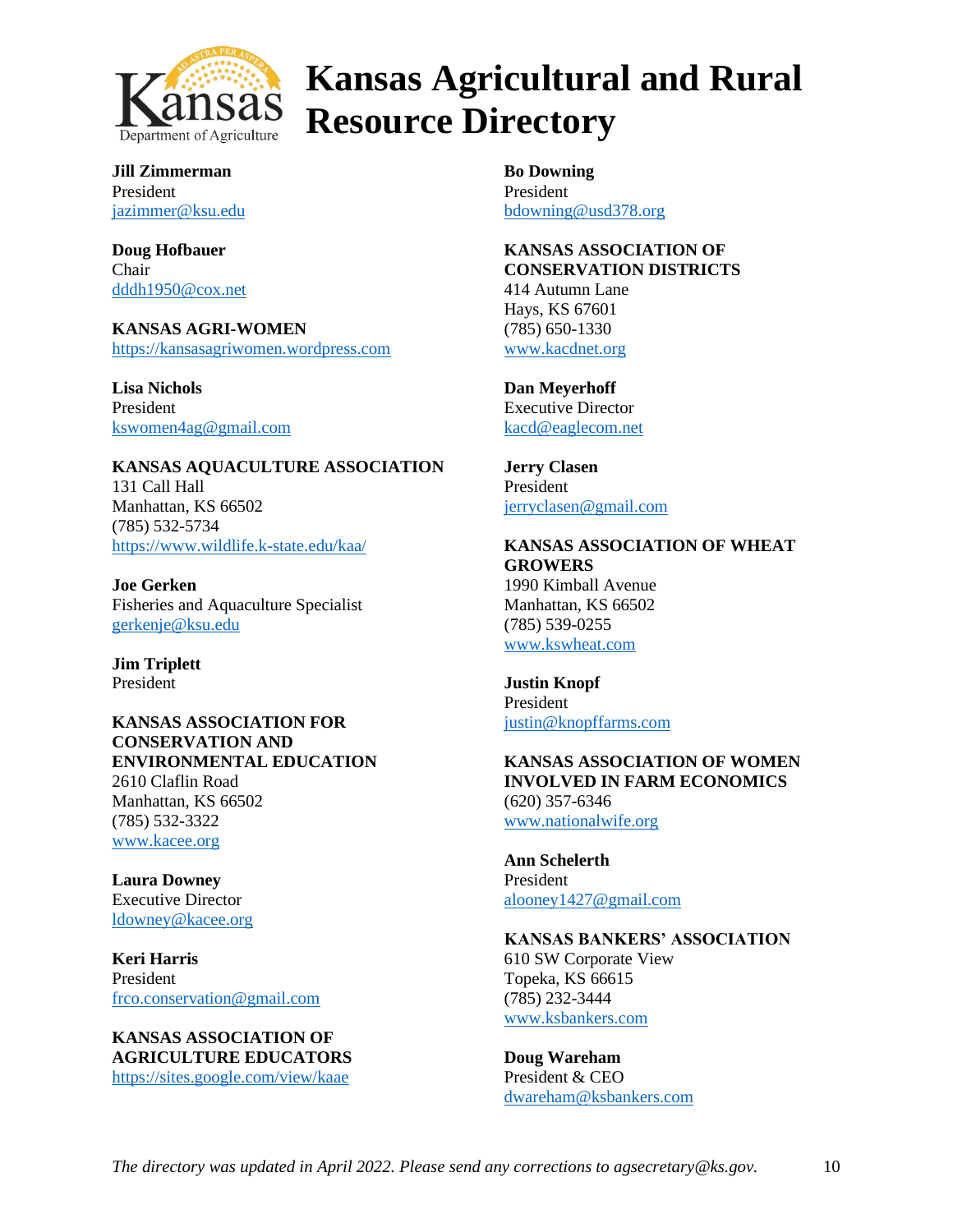

### **KANSAS BEEF COUNCIL**

 $6031$  SW  $37<sup>th</sup>$  Street Topeka, KS 66614 (785) 273-5225 [www.kansasbeef.org](http://www.kansasbeef.org/)

**Kevin Thielen** Executive Director [kevint@kansasbeef.org](mailto:kevint@kansasbeef.org)

#### **KANSAS CATTLEMEN'S ASSOCIATION** 930 W 6<sup>th</sup> Street Junction City, KS 66441 (785) 238-1483 [www.kansascattlemen.com](http://www.kansascattlemen.com/)

**Tyler Dupy** CEO [tyler@kansascattlemen.com](mailto:tyler@kansascattlemen.com)

**Riley Robbins** President [havenmuson@yahoo.com](mailto:havenmuson@yahoo.com)

#### **KANSAS CITY ANIMAL HEALTH CORRIDOR**

30 West Pershing Road, Suite 300 Kansas City, MO 64108 (816) 221-2121 [www.kcanimalhealth.thinkkc.com](http://www.kcanimalhealth.thinkkc.com/)

**Kimberly Young** President [young@thinkkc.com](mailto:young@thinkkc.com)

**KANSAS COOPERATIVE COUNCIL** 816 SW Tyler Street, Suite 300A Topeka, KS 66612 (785) 233-4085 [www.kansasco-op.coop](http://www.kansasco-op.coop/)

**Brandi Miller** President & CEO [brandi@kansasco-op.coop](mailto:brandi@kansasco-op.coop)

**Jerald Kemmerer** Chairman [jkemmerer@prideag.com](mailto:jkemmerer@prideag.com)

### **KANSAS CORN**

2627 KFB Plaza, Suite 403E Manhattan, KS 66503 (785) 410-5009 [www.kscorn.com](http://www.kscorn.com/)

**Greg Krissek** CEO [gkrissek@ksgrains.com](mailto:gkrissek@ksgrains.com)

#### **KANSAS CORN COMMISSION**

2627 KFB Plaza, Suite 403E Manhattan, KS 66503 (785) 410-5009 [www.kscorn.com/kcc](http://www.kscorn.com/kcc)

**Kent Moore** Chairman [ksmfarm@sctelcom.net](mailto:ksmfarm@sctelcom.net)

### **KANSAS CORN GROWERS'**

**ASSOCIATION** 2627 KFB Plaza, Suite 403E Manhattan, KS 66503 (785) 410-5009 [www.kscorn.com/kcga](http://www.kscorn.com/kcga)

**Brent Rogers** President [brentrogers@ruraltel.net](mailto:brentrogers@ruraltel.net)

#### **KANSAS COTTON ASSOCIATION** (620) 842-3129 [www.kansascotton.com](http://www.kansascotton.com/)

**Gary Fiest** President [skcg.a2@pcca.com](mailto:skcg.a2@pcca.com)

#### **KANSAS CROP IMPROVEMENT ASSOCIATION** 2000 Kimball Avenue Manhattan, KS 66502 (785) 532-6118 [www.kscrop.com](http://www.kscrop.com/)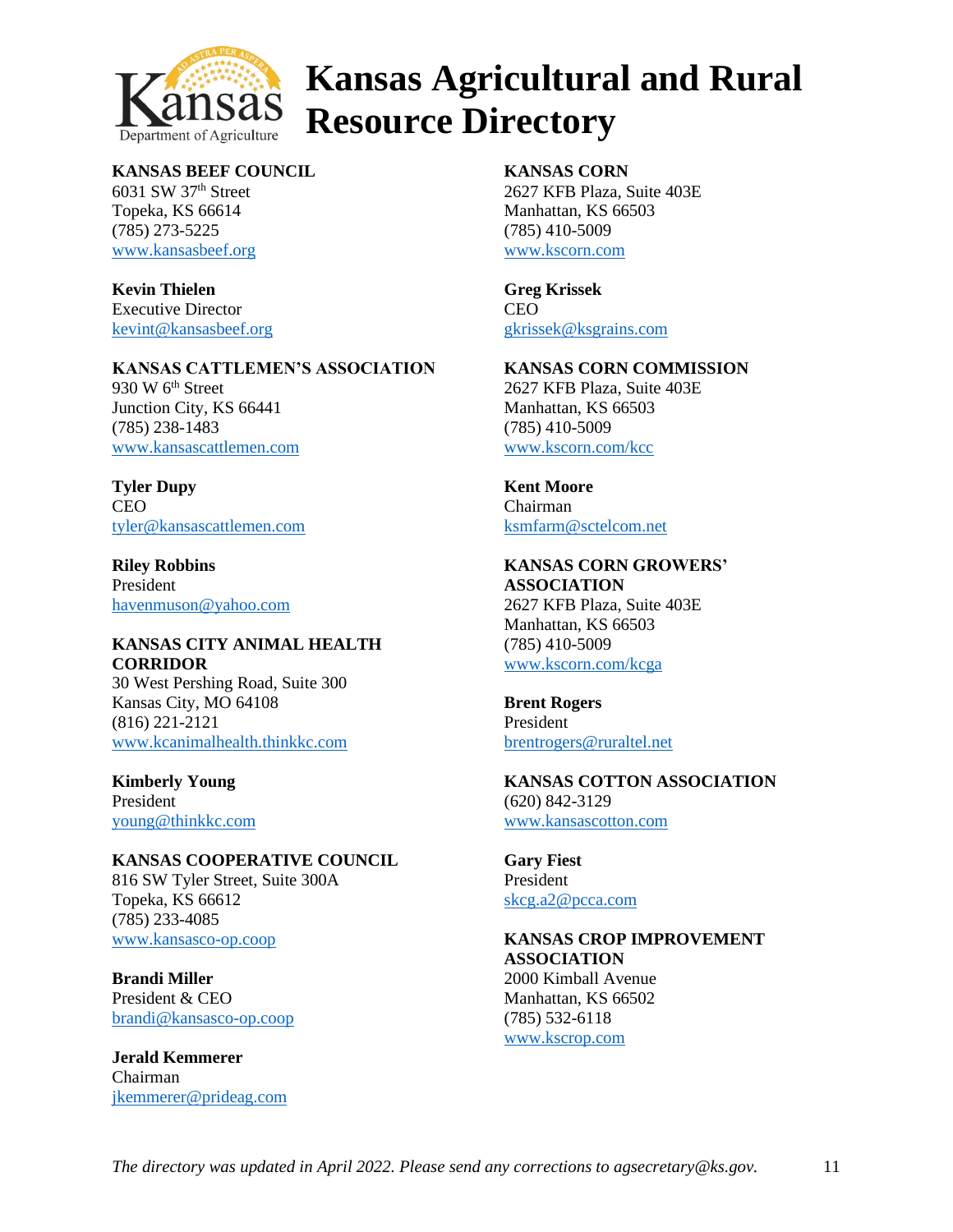

**Steve Schuler** Executive Director [sfskcia@kansas.net](mailto:sfskcia@kansas.net)

**Mike Sieck** President

**KANSAS DAIRY ASSOCIATION** PO Box 1530 Hays, KS 67601 (785) 623-9566 [www.ksdairy.com](http://www.ksdairy.com/)

**Stephanie Eckroat** Executive Director [director.ksdairy@gmail.com](mailto:director.ksdairy@gmail.com)

**Brent Buessing** Chairman [buessing4@hotmail.com](mailto:buessing4@hotmail.com)

**KANSAS DAIRY COMMISSION** PO Box 1530 Hays, KS 67601 (785) 623-9566 [www.ksdairy.com](http://www.ksdairy.com/)

**Justin Ohlde** Chairman [justin@ohldesdairy.com](mailto:justin@ohldesdairy.com)

**KANSAS ELECTRIC COOPERATIVES** PO Box 4267 Topeka, KS 66604 (785) 478-4554 [www.kec.org](http://www.kec.org/)

**Lee Tafanelli** CEO [ltafanelli@kec.org](mailto:ltafanelli@kec.org)

**KANSAS FAIRS & FESTIVALS ASSOCIATION** PO Box 127 Great Bend, KS 67530 (620) 793-3747 [www.kansasfairsassociation.com](http://www.kansasfairsassociation.com/)

**Charles Atkinson** Executive Director [kffa@cox.net](mailto:kffa@cox.net)

**KANSAS FARM BUREAU** 2627 KFB Plaza Manhattan, KS 66503 (785) 587-6000 [www.kfb.org](http://www.kfb.org/)

**Terry Holdren** CEO & General Counsel [holdrent@kfb.org](mailto:holdrent@kfb.org)

**Richard Felts** President [feltsr@kfb.org](mailto:feltsr@kfb.org)

#### **KANSAS FARMERS UNION**

115 E Marlin, Suite 108 PO Box 1064 McPherson, KS 67460 (620) 241-6630 [www.kansasfarmersunion.com](http://www.kansasfarmersunion.com/)

**Donn Teske** President [dteske@nfudc.org](mailto:dteske@nfudc.org)

#### **KANSAS FFA ASSOCIATION**

110 Umberger Hall Manhattan, KS 66506 (785) 532-6424 [www.ksffa.org](http://www.ksffa.org/)

**Mary Kane** Executive Secretary [mrkane@ksffa.org](mailto:mrkane@ksffa.org)

**KANSAS FORAGE AND GRASSLAND COUNCIL** 1310 A Westloop Place, #144 Manhattan, KS 66502 (785) 587-6103 [www.ksfgc.org](http://www.ksfgc.org/)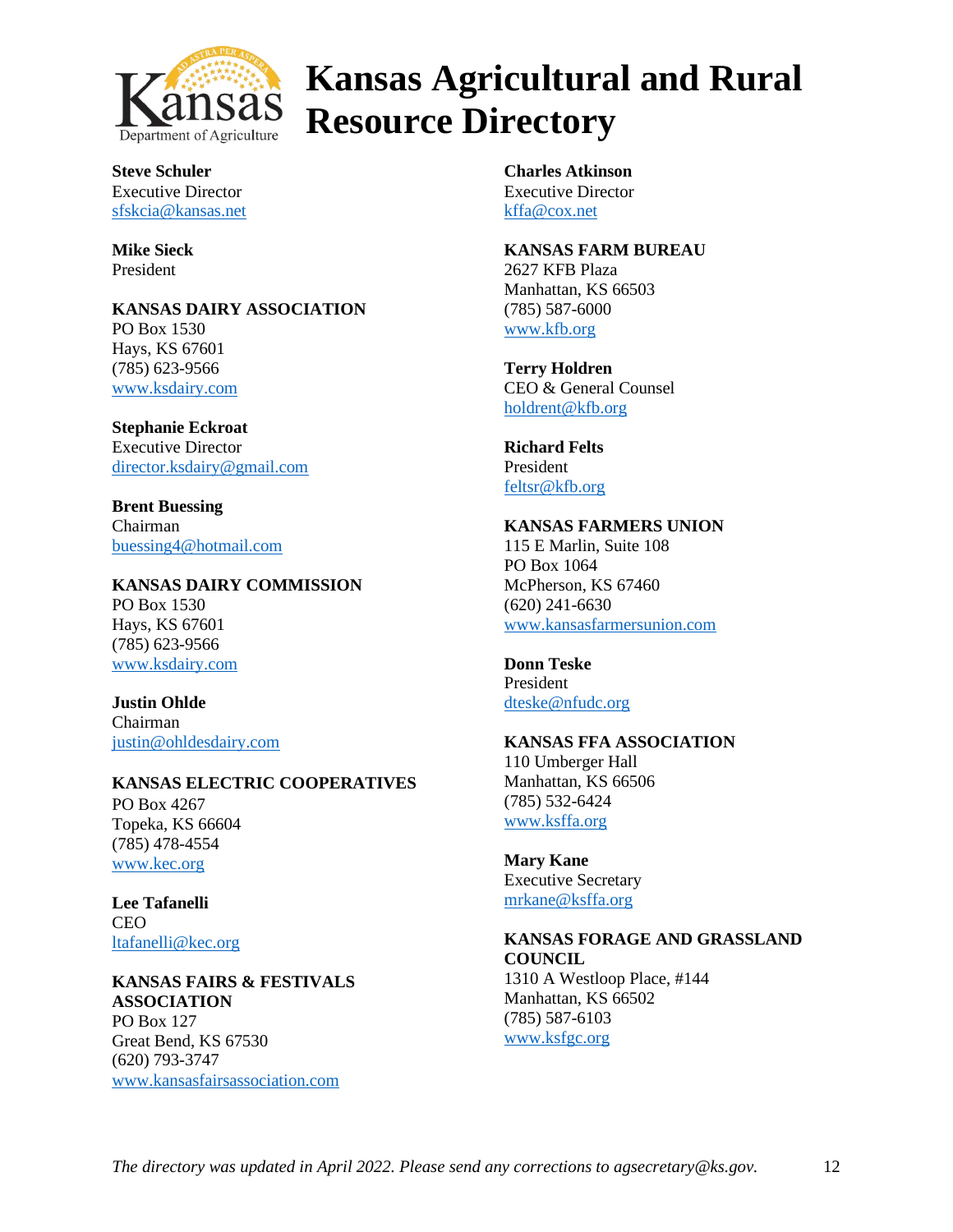

**Mark Nelson** Executive Secretary [nelsonm@kfb.org](mailto:nelsonm@kfb.org)

## **KANSAS FOREST SERVICE**

2610 Claflin Road Manhattan, KS 66502 (785) 532-3300 [www.kansasforests.org](http://www.kansasforests.org/)

**Jason Hartman** State Forester [hartmanj@ksu.edu](mailto:hartmanj@ksu.edu)

**Mark Neely** State Fire Management Officer [mneely@ksu.edu](mailto:mneely@ksu.edu)

### **KANSAS FOUNDATION FOR AGRICULTURE IN THE CLASSROOM**

1990 Kimball Avenue Manhattan, KS 66502 (785) 320-4350 [www.ksagclassroom.org](http://www.ksagclassroom.org/)

#### **Nancy Zenger-Beneda**

Executive Director [nancy@ksagclassroom.org](mailto:nancy@ksagclassroom.org)

**Jim Adams** Chair [jim@prairielandgroup.com](mailto:jim@prairielandgroup.com)

## **KANSAS GEOLOGICAL SURVEY**

1930 Constant Avenue Lawrence, KS 66047 (785) 864-3965 [www.kgs.ku.edu](http://www.kgs.ku.edu/)

**Rolfe Mandel Director** [mandel@kgs.ku.edu](mailto:mandel@kgs.ku.edu)

#### **KANSAS GRAIN AND FEED ASSOCIATION** 816 SW Tyler Topeka, KS 66612 (785) 234-0461 [www.ksgrainandfeed.org](http://www.ksgrainandfeed.org/)

**Ron Seeber** President & CEO [ron@kansasag.org](mailto:ron@kansasag.org)

**Brent Emch** Chairwoman [brent\\_emch@cargill.com](mailto:brent_emch@cargill.com)

### **KANSAS GRAIN INSPECTION SERVICE**

3800 NW 14th Street Topeka, KS 66618 (785) 233-7063 [www.kansasgrain.com](http://www.kansasgrain.com/)

**Jon Newcomer** President [jnewcomer@kansasgrain.com](mailto:jnewcomer@kansasgrain.com)

## **KANSAS GRAIN SORGHUM**

PO Box 618 Colwich, KS 67030 (785) 477-9474 [www.ksgrainsorghum.org](http://www.ksgrainsorghum.org/)

# **Jesse McCurry**

Executive Director [jesse@ksgrainsorghum.org](mailto:jesse@ksgrainsorghum.org)

## **KANSAS GRAIN SORGHUM COMMISSION**

PO Box 618 Colwich, KS 67030 (785) 477-9474 [www.ksgrainsorghum.org](http://www.ksgrainsorghum.org/)

**Kevin Kniebel** Chairman [kniebel@tctelco.net](mailto:kniebel@tctelco.net)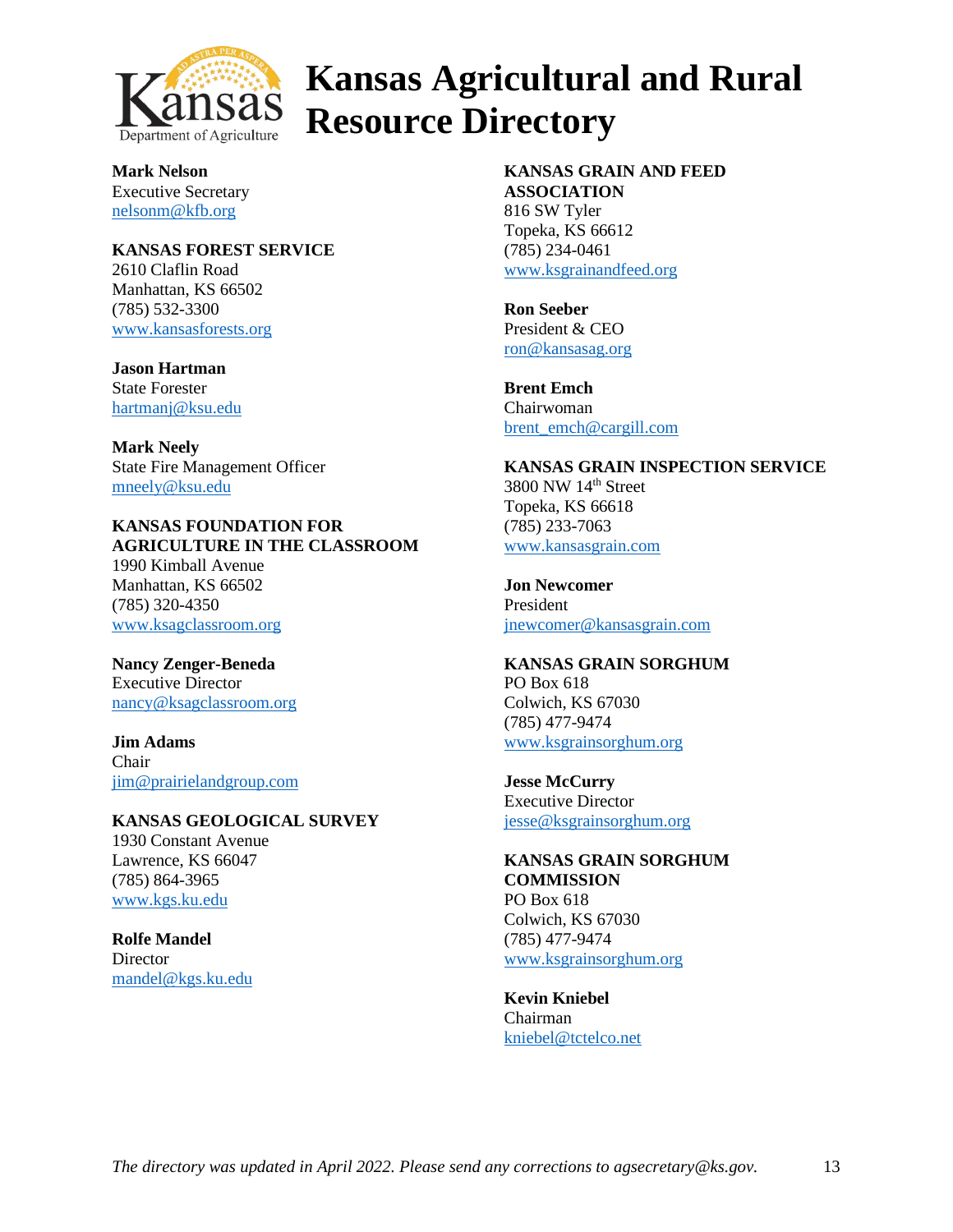

### **KANSAS GRAIN SORGHUM PRODUCERS' ASSOCIATION**

PO Box 618 Colwich, KS 67030 (785) 477-9474 [www.ksgrainsorghum.org/producers-association](http://www.ksgrainsorghum.org/producers-association)

**Kent Winter** President [kwinterfarms@gmail.com](mailto:kwinterfarms@gmail.com)

# **KANSAS GROUND WATER**

**ASSOCIATION** PO Box 107 Mullinville, KS 67109 (620) 548-2669 [www.kgwa.org](http://www.kgwa.org/)

**Clint Tyler** Executive Director [ksgroundwater@gmail.com](mailto:ksgroundwater@gmail.com)

**Tony Wedel** President [awedel@hydroresources.com](mailto:awedel@hydroresources.com)

#### **KANSAS HONEY PRODUCERS' ASSOCIATION** [www.kansashoneyproducers.org](http://www.kansashoneyproducers.org/)

**Becky Tipton** President [bstbees@embarqmail.com](mailto:bstbees@embarqmail.com)

**KANSAS HORSE COUNCIL** 8831 Quail Lane, Suite 201 Manhattan, KS 66502 (785) 776-0662 [www.kansashorsecouncil.com](http://www.kansashorsecouncil.com/)

**Justine Staten** Executive Director [director@kansashorsecouncil.com](mailto:director@kansashorsecouncil.com)

**Kallie Emig** Board President [kbemig@gmail.com](mailto:thomasjc68@gmail.com)

## **KANSAS LIVESTOCK ASSOCIATION**

 $6031$  SW  $37<sup>th</sup>$  Street Topeka, KS 66614 (785) 273-5115 [www.kla.org](http://www.kla.org/)

**Matt Teagarden CEO** [matt@kla.org](mailto:matt@kla.org)

#### **Phil Perry** President

**KANSAS MEAT GOAT ASSOCIATION** (316) 213-3649 [www.kmgaonline.org](http://www.kmgaonline.org/)

**Teresa Simmons** President [tbsimmons1@msn.com](mailto:tbsimmons1@msn.com)

#### **KANSAS MEAT PROCESSORS ASSOCIATION** 2104 Fox Meadows Manhattan, KS 66503 (785) 539-7842 [www.kmpaonline.org](http://www.kmpaonline.org/)

**Carol Klema** Executive Director [kmpa@nckcn.com](mailto:kmpa@sbcglobal.net)

**Matt Carselowey** President

**KANSAS MOTOR CARRIERS' ASSOCIATION** 2900 SW Topeka Blvd Topeka, KS 66611 (785) 267-1641 [www.kmca.org](http://www.kmca.org/)

**Tom Whitaker** Executive Director [tomw@kmca.org](mailto:tomw@kmca.org)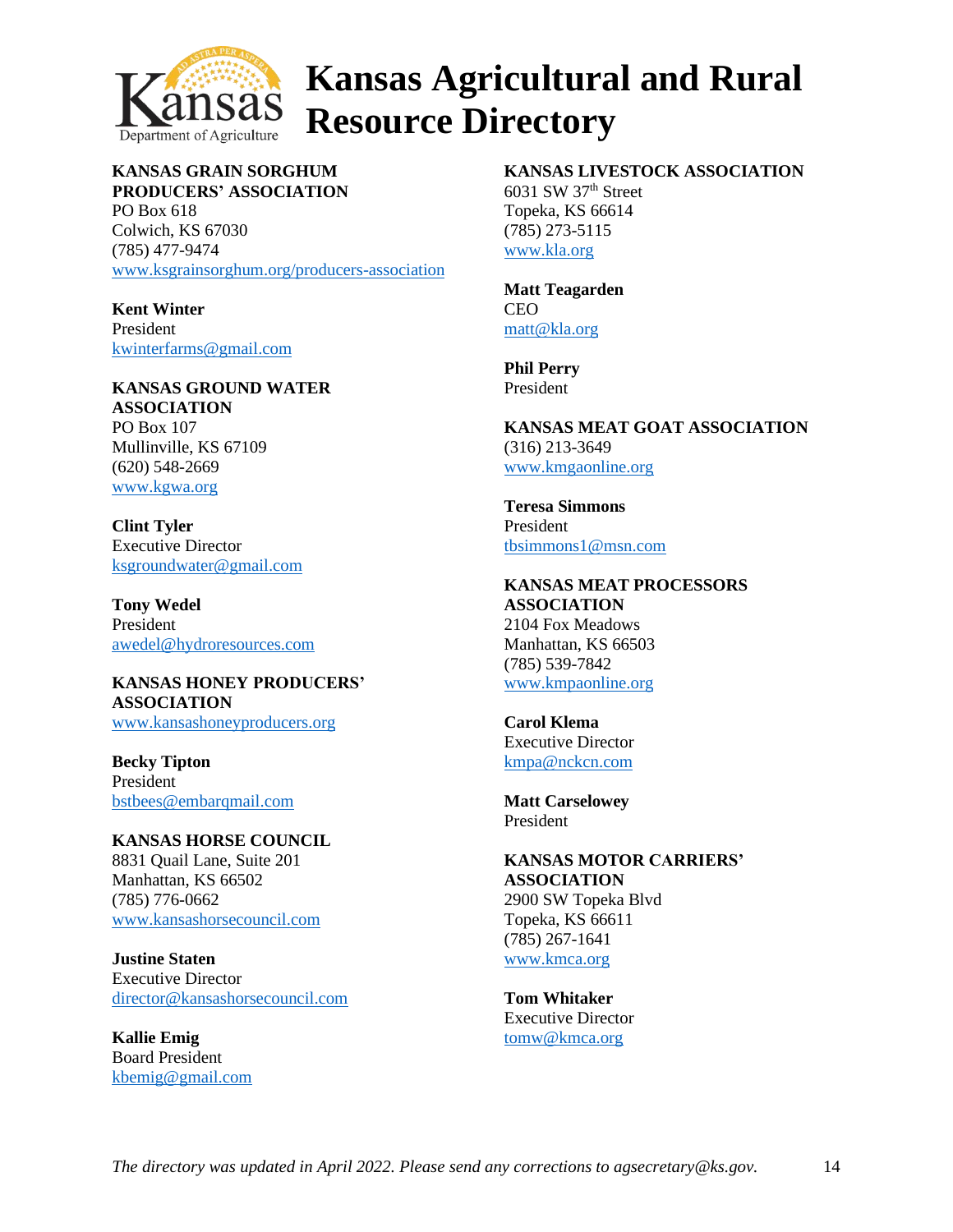

## **KANSAS NATURAL RESOURCE COALITION**

(620) 260-9169 <https://knrc.org/>

**Tracey Barton** Executive Director [administration@knrc.org](mailto:administration@knrc.org)

**Gary Hayzlett** President

#### **KANSAS NURSERY AND LANDSCAPE ASSOCIATION** 6803 W 158th Street Overland Park, KS 66223 (316) 687-3492

[www.ksnla.org](http://www.ksnla.org/)

#### **Luke Clouse**

President [kansasnla@gmail.com](mailto:kansasnla@gmail.com)

#### **KANSAS PEST CONTROL ASSOCIATION**

212 SW 8th Avenue, Suite 202 Topeka, KS 66603 (785) 271-9220 [www.kpca.wildapricot.org](http://www.kpca.wildapricot.org/)

#### **Spencer Duncan** Executive Director

[kansaspest@yahoo.com](mailto:kansaspest@yahoo.com)

**Kyle Litton** President [kyle@gpcpest.com](mailto:kyle@gpcpest.com)

#### **KANSAS PORK ASSOCIATION** 2601 Farm Bureau Road Manhattan, KS 66502 (785) 776-0442 [www.kansaspork.org](http://www.kansaspork.org/)

**Tim Stroda** President & CEO [tims@kspork.org](mailto:tims@kspork.org) **David Hartter** Board Chairman [hartterfeed@att.net](mailto:hartterfeed@att.net)

#### **KANSAS QUARTER HORSE ASSOCIATION** PO Box 750588 Topeka, KS 66675 (785) 478-4279 [www.kqha.com](http://www.kqha.com/)

**Tom Davies** President [tdavies@securitybankkc.com](mailto:tdavies@securitybankkc.com)

#### **KANSAS RESTAURANT AND HOSPITALITY ASSOCIATION**

3500 N Rock Road, Building 1300 Wichita, KS 67226 (316) 267-8383 [www.krha.org](http://www.krha.org/)

### **Adam Mills**

President & CEO [amills@krha.org](mailto:amills@krha.org)

#### **KANSAS RURAL CENTER**

4021 SW 10<sup>th</sup> Street, Suite 337 Topeka, KS 66604 (866) 579-5469 [www.kansasruralcenter.org](http://www.kansasruralcenter.org/)

#### **Tom Buller**

Executive Director [tbuller@kansasruralcenter.org](mailto:tbuller@kansasruralcenter.org)

#### **KANSAS RURAL WATER ASSOCIATION**

706 Waterway Drive Seneca, KS 66538 (785) 336-3760 [www.krwa.net](http://www.krwa.net/)

#### **Elmer Ronnebaum** General Manager [krwa@krwa.net](mailto:krwa@krwa.net)

*The directory was updated in April 2022. Please send any corrections to agsecretary@ks.gov.* 15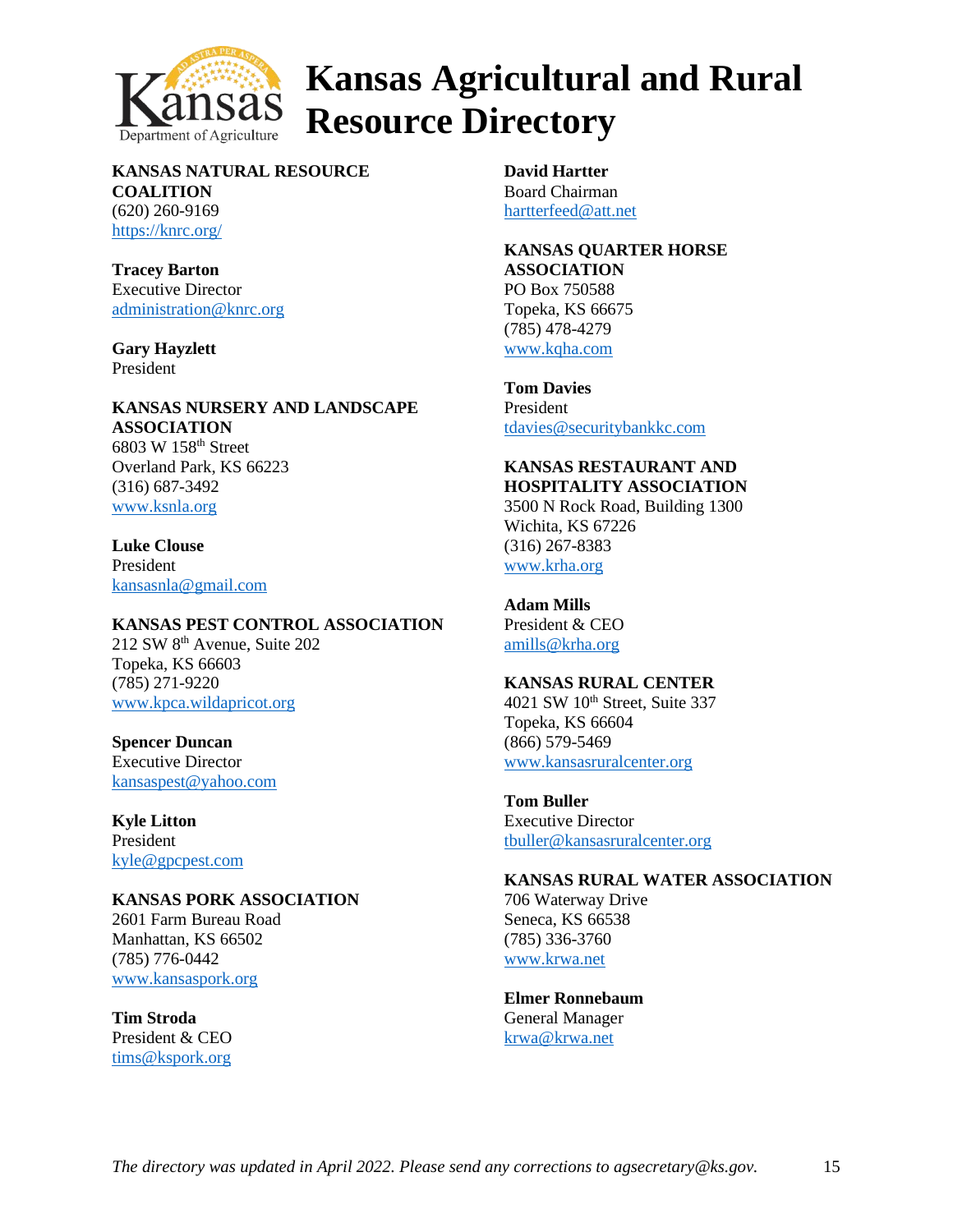

**Paul Froelich** President [pfroelich@eaglecom.net](mailto:pfroelich@eaglecom.net)

#### **KANSAS SEED INDUSTRY ASSOCIATION** 26401 Fairfield Road Alma, KS 66401

(620) 728-9108 [www.kansasseed.net](http://www.kansasseed.net/)

**Debbie Feyh** Executive Director [debbief@kansas.net](mailto:debbief@kansas.net)

**Shaun Ohlde** President

**KANSAS SHEEP ASSOCIATION** 2002 J Road Garfield, KS 67529 (620) 393-5204 <https://www.kssheep.com/>

**Kris Van Horn** Executive Director [kssheep@ruraltel.net](mailto:kssheep@ruraltel.net)

**Joe Hobbs** President [hobbsshowlambs@yahoo.com](mailto:hobbsshowlambs@yahoo.com)

## **KANSAS SOYBEAN**

1000 SW Red Oaks Place Topeka, KS 66615 (877) 577-6923 [www.kansassoybeans.org](http://www.kansassoybeans.org/)

**Kaleb Little** CEO [little@kansassoybeans.org](mailto:little@kansassoybeans.org)

**KANSAS SOYBEAN ASSOCIATION** 1000 SW Red Oaks Place Topeka, KS 66615 (877) 577-6923 [www.kansassoybeans.org/association](http://www.kansassoybeans.org/association)

**Dwight Meyer** President [dmfarms@bbwi.net](mailto:dmfarms@bbwi.net)

**KANSAS SOYBEAN COMMISSION** 1000 SW Red Oaks Place Topeka, KS 66615 (877) 577-6923 [www.kansassoybeans.org/commission](http://www.kansassoybeans.org/commission)

**Bob Haselwood** Chairman [bhaselwood@aol.com](mailto:bhaselwood@aol.com)

**KANSAS SPECIALTY CROP GROWERS' ASSOCIATION** <https://www.kscga.org/>

**Gabe Spurgeon** President [gabe@southbaldwin.farm](mailto:gabe@southbaldwin.farm)

#### **KANSAS STATE GRANGE**

9578 110<sup>th</sup> Street Ozawkie, KS 66070 (785) 633-9950 [www.ks-grange.org](http://www.ks-grange.org/)

**Roger Bostwick** President [rogerbostwick@hotmail.com](mailto:rogerbostwick@hotmail.com)

#### **KANSAS TURFGRASS FOUNDATION**

2021 Throckmorton 1712 Claflin Manhattan, KS 66506 (785) 532-6173 [www.kansasturfgrassfoundation.com](http://www.kansasturfgrassfoundation.com/)

**Mike Maas** President [mmaas@reinders.com](mailto:mmaas@reinders.com)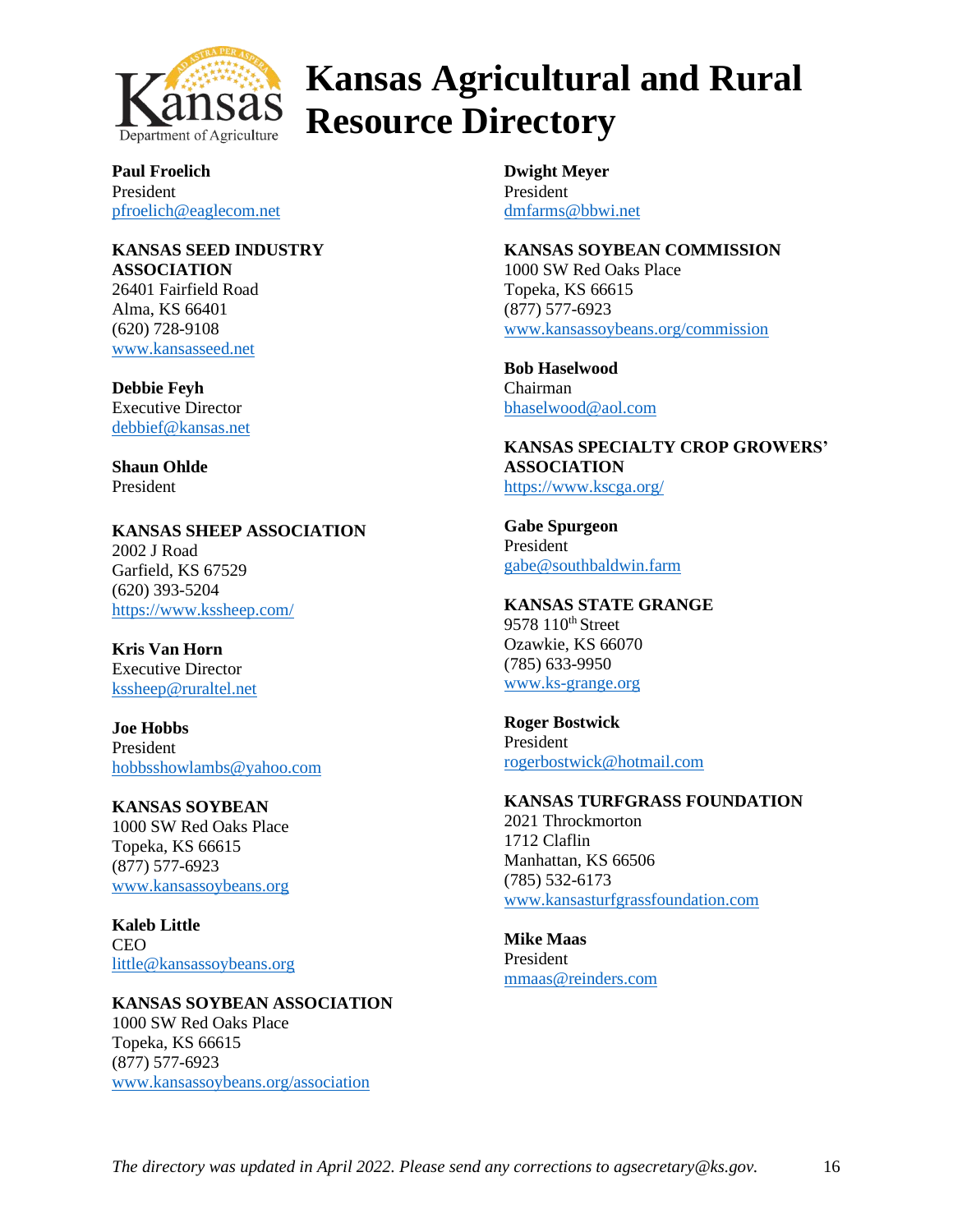

#### **KANSAS VETERINARY MEDICAL ASSOCIATION**

PO Box 77 Lyndon, KS 66451 (785) 221-0312 [www.ksvma.org](http://www.ksvma.org/)

**Megan Kilgore** Executive Director [megan@ksvma.org](mailto:megan@ksvma.org)

**Meghan Vorhees** President [meghandvm@gmail.com](mailto:meghandvm@gmail.com)

**KANSAS VITICULTURE AND FARM WINERY ASSOCIATION** (785) 865-0660 <http://kansasfarmwineries.com/>

**Kieth Hand** President

### **KANSAS WHEAT**

1990 Kimball Avenue Manhattan, KS 66502 (785) 539-0255 [www.kswheat.com](http://www.kswheat.com/)

**Justin Gilpin** CEO [jgilpin@kswheat.com](mailto:jgilpin@kswheat.com)

#### **KANSAS WHEAT ALLIANCE**

1990 Kimball Avenue, Suite 200 Manhattan, KS 66502 (785) 320-4080 [www.kswheatalliance.org](http://www.kswheatalliance.org/)

**Vacant** CEO & President [kwa@kansas.net](mailto:kwa@kansas.net)

**Shaun Ohlde** Chairman

### **KANSAS WHEAT COMMISSION**

1990 Kimball Avenue Manhattan, KS 66502 (785) 539-0255 [www.kswheat.com/about/kansas-wheat](http://www.kswheat.com/about/kansas-wheat-commission)[commission](http://www.kswheat.com/about/kansas-wheat-commission)

**Gary Millershaski** Chairman [jana@pld.com](mailto:jana@pld.com)

**RENEW KANSAS BIOFUELS ASSOCIATION**

816 SW Tyler Topeka, KS 66612 (785) 234-0461 [www.renewkansas.com](http://www.renewkansas.com/)

**Ron Seeber** President & CEO [ron@kansasag.org](mailto:ron@kansasag.org)

**Bill Pracht**

Chairman [bill.pracht@ekaellc.com](mailto:bill.pracht@ekaellc.com)

#### **SERVICEMEMBER AGRICULTURAL VOCATION EDUCATION FARM**

8859 Green Valley Drive, Suite 4 Manhattan, KS 66502 (785) 537-7493 [www.thesavefarm.org](http://www.thesavefarm.org/)

**Major General Tod Bunting** CEO & Chairman [todbunting@icloud.com](mailto:todbunting@icloud.com)

**STATE ASSOCIATION OF KANSAS WATERSHEDS** 2830 Rain Road Chapman, KS 67431 (785) 922-6664 [www.sakw.org](http://www.sakw.org/)

**Bruce Rinkes** Executive Director [rinkescattle@gmail.com](mailto:rinkescattle@gmail.com)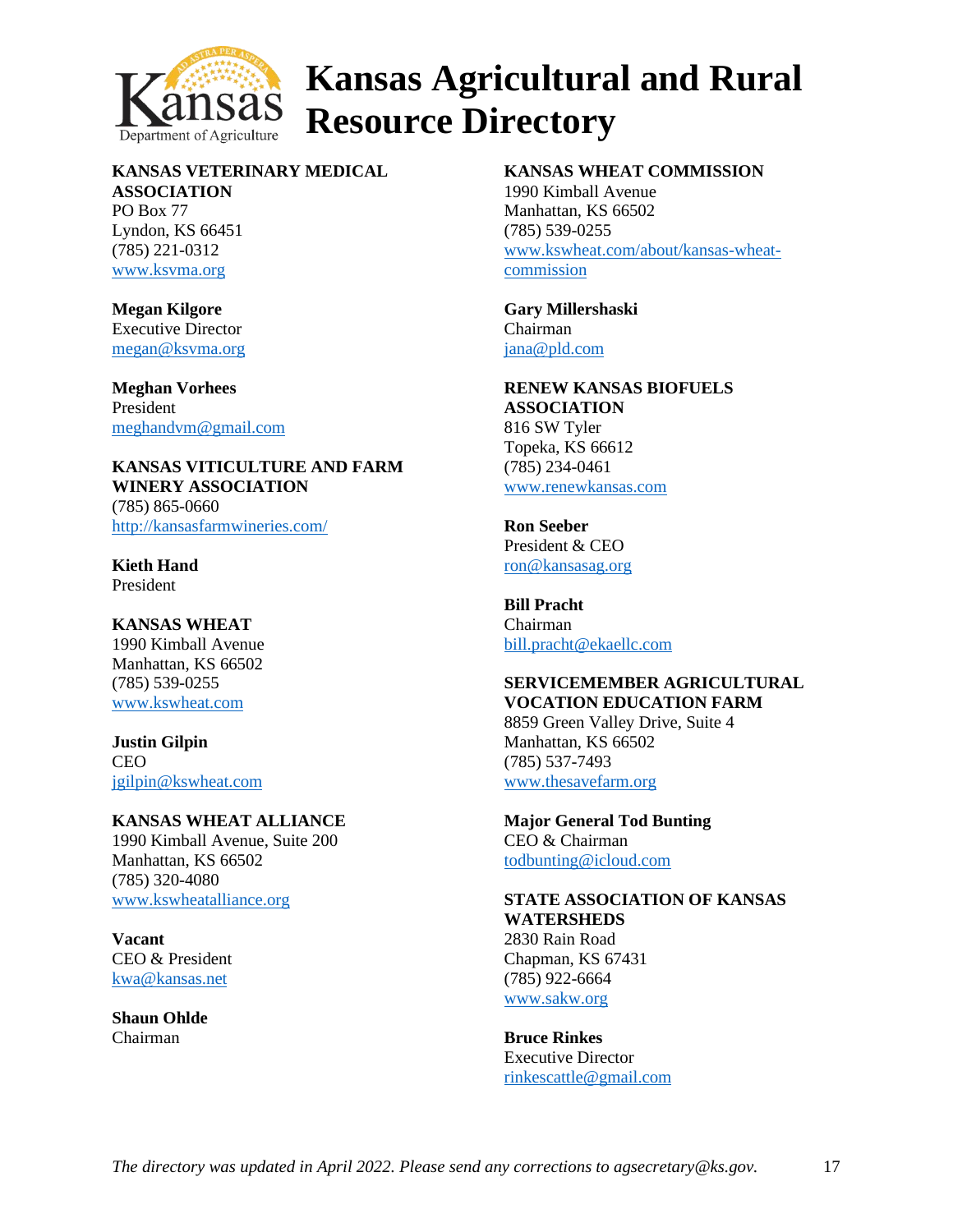

**Barb Oltjen** President [wrws@rainbowtel.net](mailto:wrws@rainbowtel.net)

**WHEAT QUALITY COUNCIL** PO Box 19539 Lenexa, KS 66285 (913) 634-0248 [www.wheatqualitycouncil.org](http://www.wheatqualitycouncil.org/)

**Dave Green** Executive Director [dave.grenn.wqc@gmail.com](mailto:dave.grenn.wqc@gmail.com)

**Rita Ott** Chair

# **KANSAS STATE UNIVERSITY INDUSTRY DEPARTMENTS AND PROGRAMS**

### **BEEF CATTLE INSTITUTE**

Mosier Hall P-222 Manhattan, KS 66506 (785) 532-4066 [www.ksubci.org](http://www.ksubci.org/)

# **Brad White**

**Director** [bwhite@vet.k-state.edu](mailto:bwhite@vet.k-state.edu)

#### **HUCK BOYD NATIONAL INSTITUTE FOR RURAL DEVELOPMENT**

101 Umberger Hall Manhattan, KS 66506 (785) 532-7690 [www.huckboydinstitute.org](http://www.huckboydinstitute.org/)

## **Ron Wilson**

**Director** [rwilson@ksu.edu](mailto:rwilson@ksu.edu)

### **INNOVATION PARTNERS**

2005 Research Park Circle Manhattan, KS 66502 (785) 532-3900 [www.k-state.edu/ic](http://www.k-state.edu/ic)

**Kent Glasscock CEO** [kentglas@ksu.edu](mailto:kentglas@ksu.edu)

**INTERNATIONAL GRAIN PROGRAM INSTITUTE** 1980 Kimball Avenue Manhattan, KS 66506 (785) 532-4070 [www.grains.k-state.edu/igp/](http://www.grains.k-state.edu/igp/)

**Gordon Smith Director** [glsmith@ksu.edu](mailto:glsmith@ksu.edu)

#### **KANSAS AGRICULTURAL MEDIATION SERVICES** 2A Edwards Halls

1810 Kerr Drive Manhattan, KS 66506 (785) 532-6958 [www.k-state.edu/kams](http://www.k-state.edu/kams)

**Char Henton** Mediation Coordinator [char@ksu.edu](mailto:char@ksu.edu)

#### **KANSAS ASSOCIATION OF COUNTY AGRICULTURAL AGENTS**

121 Umberger Hall 1612 Claflin Road Manhattan, KS 66506 (785) 532-5790 [www.ksre.k](http://www.ksre.k-state.edu/agent_association/agricultural-agents)[state.edu/agent\\_association/agricultural-agents](http://www.ksre.k-state.edu/agent_association/agricultural-agents)

**Brian Rees** President [brees@ksu.edu](mailto:brees@ksu.edu)

#### **KANSAS ASSOCIATION OF EXTENSION 4-H AGENTS** 121 Umberger Hall

1612 Claflin Road Manhattan, KS 66506 (785) 532-5790 [www.ksre.k-state.edu/agent\\_association/4-h](http://www.ksre.k-state.edu/agent_association/4-h-agents)[agents](http://www.ksre.k-state.edu/agent_association/4-h-agents)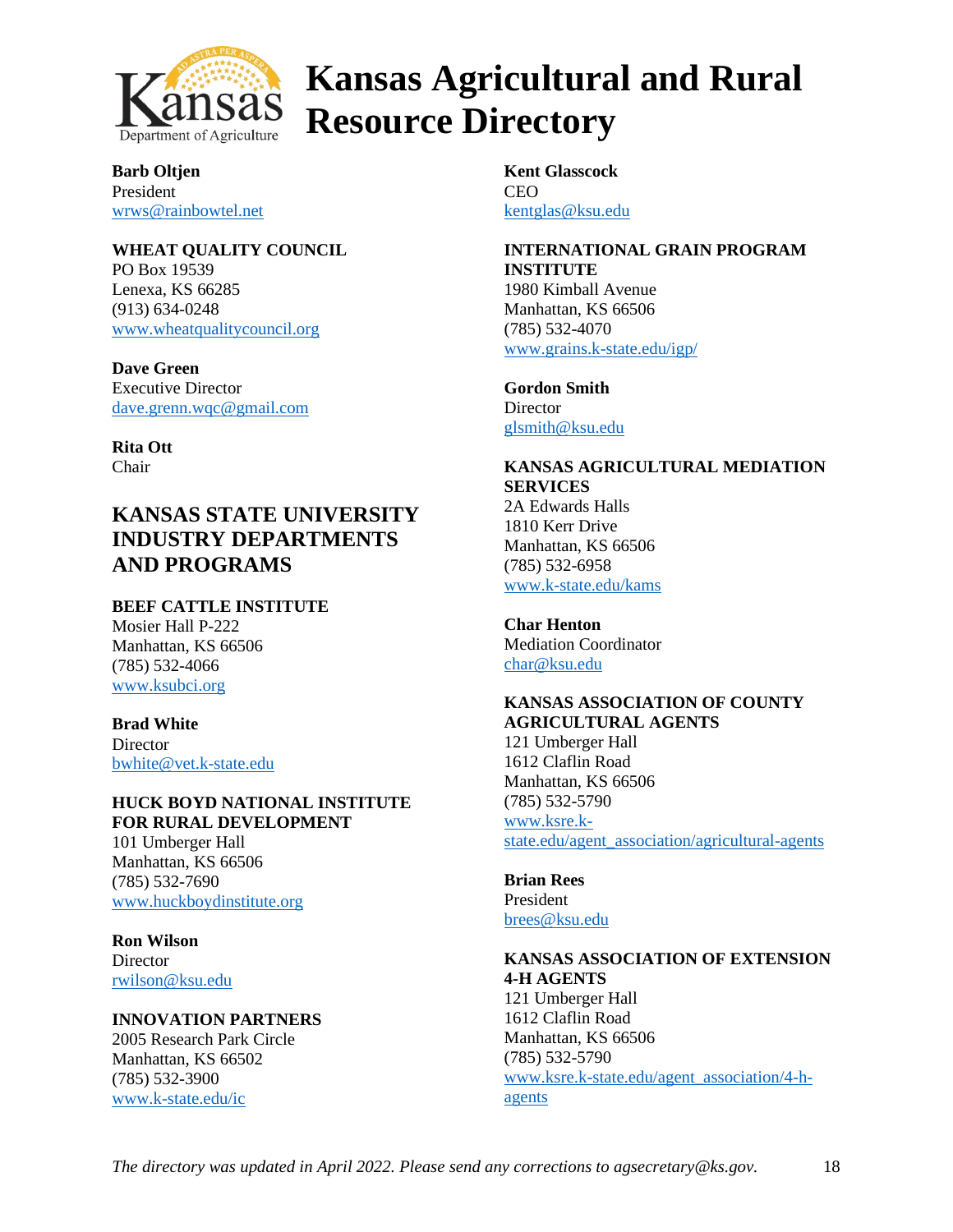

**Lindsey Mueting** President [lmueting@ksu.edu](mailto:lmueting@ksu.edu)

#### **KANSAS CENTER FOR AGRICULTURAL RESOURCES AND ENVIRONMENT**

44 Waters Hall Manhattan, KS 66506 (785) 532-0393 [www.kcare.k-state.edu](http://www.kcare.k-state.edu/)

**Dan Devlin Director** [ddevlin@ksu.edu](mailto:ddevlin@ksu.edu)

## **KANSAS EXTENSION ASSOCIATION OF FAMILY & CONSUMER SCIENCES**

121 Umberger Hall 1612 Claflin Road Manhattan, KS 66506 (785) 532-5790 [www.ksre.k-state.edu/agent\\_association/family](http://www.ksre.k-state.edu/agent_association/family-consumer-sciences)[consumer-sciences](http://www.ksre.k-state.edu/agent_association/family-consumer-sciences)

**Jodi Drake** President [jdrake@ksu.edu](mailto:jdrake@ksu.edu)

### **KANSAS PRIDE PROGRAM**

101 Umberger Hall Manhattan, KS 66506 (785) 532-5840 [www.kansasprideprogram.k-state.edu](http://www.kansasprideprogram.k-state.edu/)

# **Jaime Menon**

Co-Coordinator [jmenon@ksu.edu](mailto:jmenon@ksu.edu)

**Jan Steen** Co-Coordinator [jmsteen@ksu.edu](mailto:jmsteen@ksu.edu)

### **NATIONAL AGRICULTURAL BIOSECURITY CENTER**

1041 Pat Roberts Hall 1900 Denison Avenue Manhattan, KS 66506 (785) 532-6193 [www.k-state.edu/nabc](http://www.k-state.edu/nabc)

**Marty Vanier** Director of Operations [mvanier@ksu.edu](mailto:mvanier@ksu.edu)

#### **RESEARCH & EXTENSION**

123 Umberger Hall Manhattan, KS 66506 (785) 532-5820 [www.ksre.k-state.edu](http://www.ksre.k-state.edu/)

**Gregg Hadley** Director for Extension [ghadley@ksu.edu](mailto:ghadley@ksu.edu)

**Carla Nemecek** Regional Extension Director (Eastern) [cnemecek@ksu.edu](mailto:cnemecek@ksu.edu)

**Mary Sullivan** Regional Extension Director (Western) [msulliva@ksu.edu](mailto:msulliva@ksu.edu)

**Aliesa Woods** Regional Extension Director (Central) [awoods@ksu.edu](mailto:awoods@ksu.edu)

# **STATE CABINET AGENCIES**

#### **OFFICE OF THE GOVERNOR**

300 SW 10<sup>th</sup> Street, Suite 261-S Topeka, KS 66612 (785) 296-3232 [www.governor.kansas.gov](http://www.governor.kansas.gov/)

#### **Will Lawrence**

Governor's Chief of Staff [will.lawrence@ks.gov](mailto:will.lawrence@ks.gov)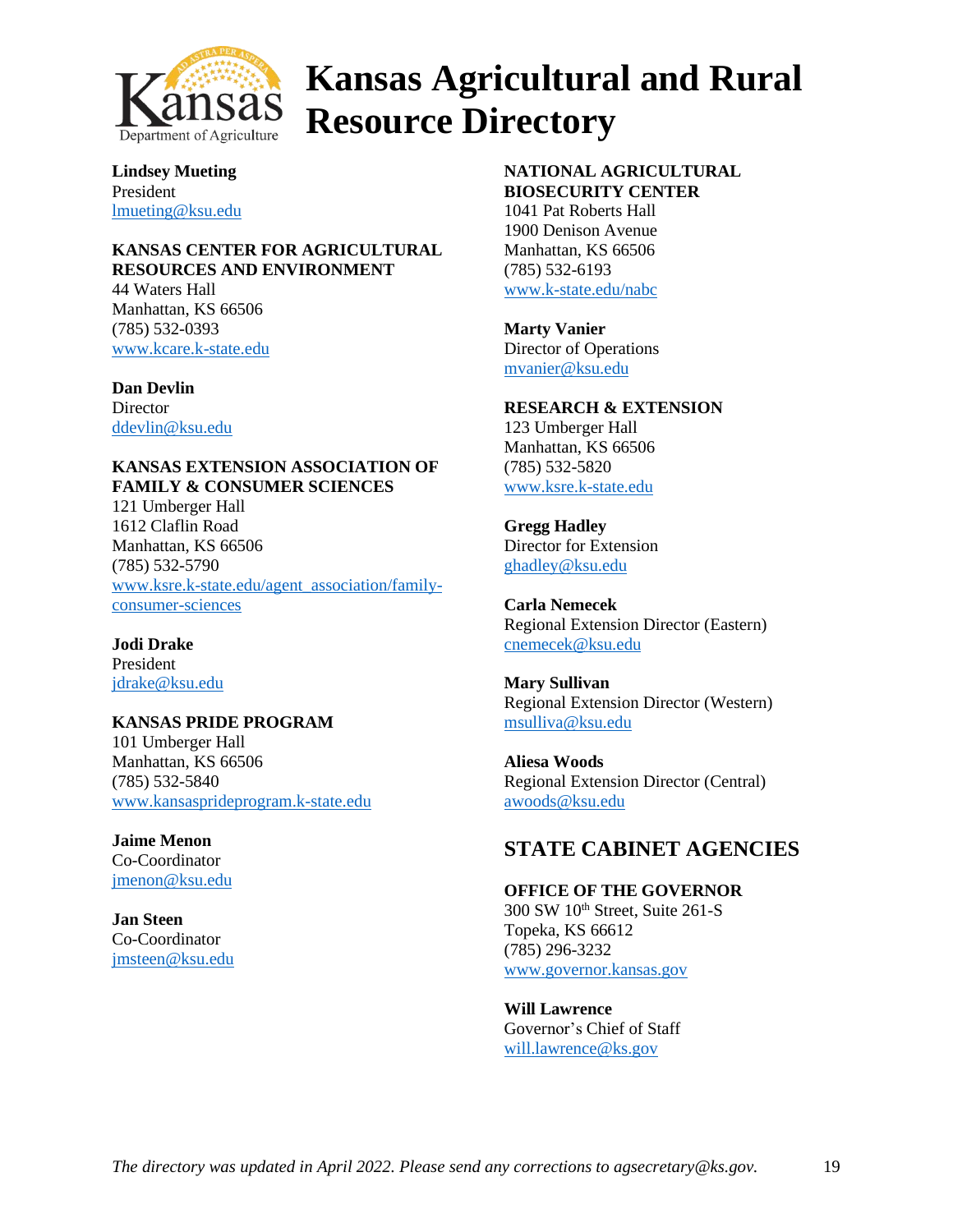

**Becky Sabel** Governor's Director of Operations & Scheduling [becky.sabel@ks.gov](mailto:becky.sabel@ks.gov)

**Abby Works** Lt. Governor's Chief of Staff [abby.works1@ks.gov](mailto:abby.works1@ks.gov)

**Leisa Shepherd** Lt. Governor's Executive Assistant [leisa.shepherd@ks.gov](mailto:leisa.shepherd@ks.gov)

**ADJUTANT GENERAL** 5920 SE Coyote Drive, Suite A218 Topeka, KS 66619 (785) 646-1001 www.kansastag.gov

**Major David Weishaar** Adjutant General [david.weishaar.mil@mail.mil](mailto:david.weishaar.mil@mail.mil)

**Kathy Zabel** Executive Assistant [kathy.s.zabel2.nfg@mail.mil](mailto:kathy.s.zabel2.nfg@mail.mil)

#### **DEPARTMENT OF ADMINISTRATION**

1000 SW Jackson Street, Suite 500 Topeka, KS 66612 (785) 296-3011 [www.admin.ks.gov](http://www.admin.ks.gov/)

**Dr. DeAngela Burns-Wallace** Secretary [deangela.burns-wallace@ks.gov](mailto:deangela.burns-wallace@ks.gov)

**Shelly Bartron** Special Assistant [shelly.bartron@ks.gov](mailto:shelly.bartron@ks.gov)

#### **DEPARTMENT OF AGING AND DISABILITY SERVICES**

503 S Kansas Avenue Topeka, KS 66603 (785) 296-4986 [www.kdads.ks.gov](http://www.kdads.ks.gov/)

**Laura Howard Secretary** [laura.howard@ks.gov](mailto:laura.howard@ks.gov)

**Jill Hiegert** Special Assistant [jill.hiegert@ks.gov](mailto:michelle.miller@ks.gov)

#### **DIVISION OF THE BUDGET**

900 SW Jackson Street, Room 504 Topeka, KS 66612 (785) 296-2436 [www.budget.kansas.gov](http://www.budget.kansas.gov/)

**Adam Proffitt Director** [adam.c.proffitt@ks.gov](mailto:adam.c.proffitt@ks.gov)

**Shelly Davis** Executive Assistant [shelly.davis@ks.gov](mailto:shelly.davis@ks.gov)

## **DEPARTMENT OF CHILDREN AND FAMILIES** 555 S Kansas Avenue, 6<sup>th</sup> Floor

Topeka, KS 66603 (785) 296-3274 [www.dcf.ks.gov](http://www.dcf.ks.gov/)

**Laura Howard Secretary** [laura.howard@ks.gov](mailto:laura.howard@ks.gov)

**Rhonda Christie** Executive Assistant [rhonda.christie@ks.gov](mailto:pattie.cazier@ks.gov)

#### **DEPARTMENT OF COMMERCE**

1000 SW Jackson Street, Suite 100 Topeka, KS 66612 (785) 296-3481 [www.kansascommerce.gov](http://www.kansascommerce.gov/)

**David Toland Secretary** [david.toland@ks.gov](mailto:david.toland@ks.gov)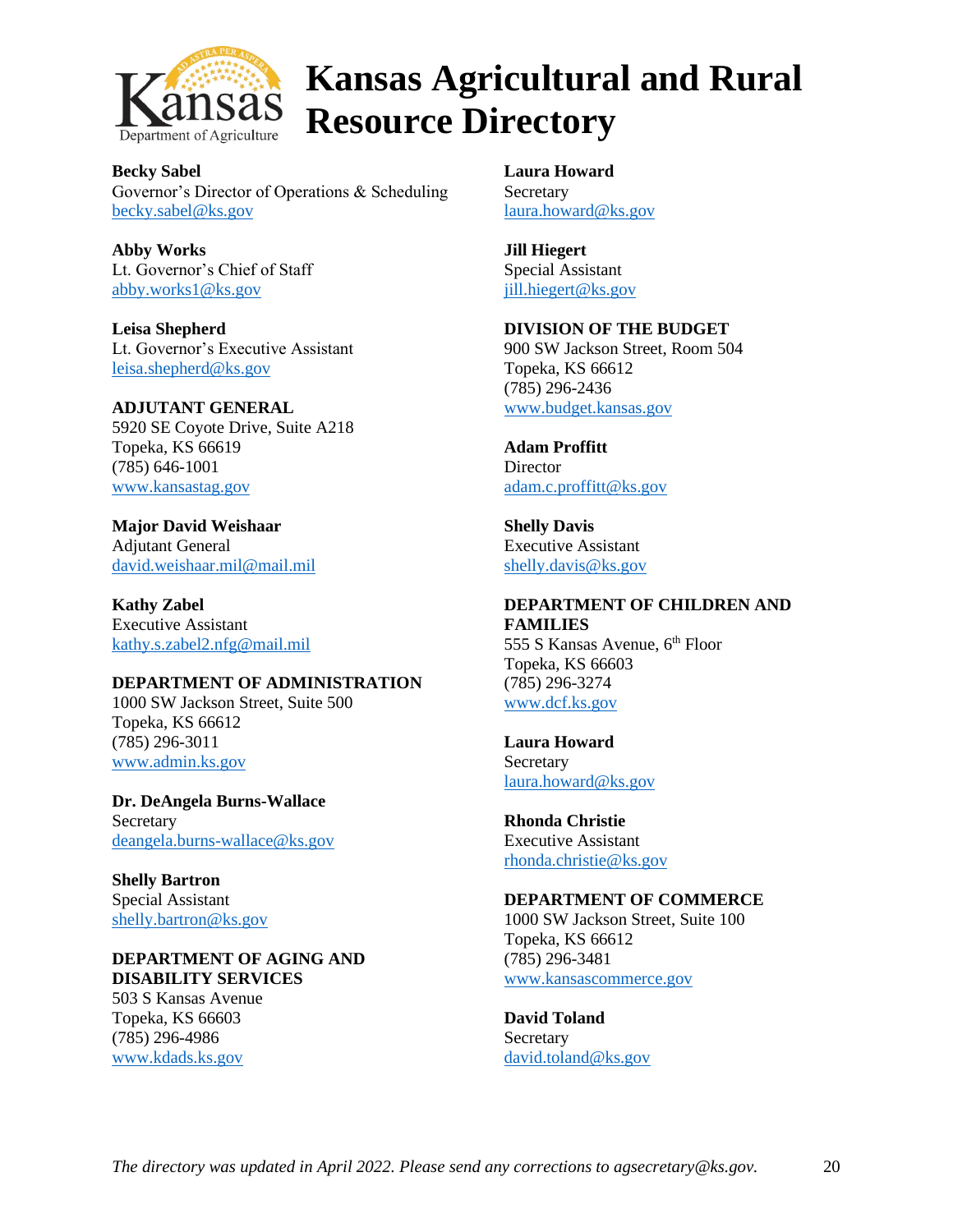

**Leisa Shepherd** Executive Assistant [leisa.shepherd@ks.gov](mailto:leisa.shepherd@ks.gov)

#### **DEPARTMENT OF CORRECTIONS**

714 SW Jackson Street, Suite 300 Topeka, KS 66603 (785) 296-3317 [www.doc.ks.gov](http://www.doc.ks.gov/)

**Jefferey Zmuda** Secretary [jefferey.zmuda@ks.gov](mailto:roger.werholtz@ks.gov)

**Nancy Burghart** Executive Assistant [nancy.burghart@ks.gov](mailto:hope.burns@ks.gov)

#### **DEPARTMENT OF EDUCATION** 900 SW Jackson Street, Suite 600

Topeka, KS 66612 (785) 296-3201 [www.ksde.org](http://www.ksde.org/)

**Randy Watson** Commissioner [rwatson@ksde.org](mailto:rwatson@ksde.org)

**Makayla Auldridge** Secretary to Commissioner [mauldridge@ksde.org](mailto:mauldridge@ksde.org)

## **DEPARTMENT OF HEALTH AND ENVIRONMENT**

1000 SW Jackson Street, Suite 540 Topeka, KS 66612 (785) 296-0461 [www.kdheks.gov](http://www.kdheks.gov/)

**Janet Stanek Secretary** [janet.k.stanek@ks.gov](mailto:janet.k.stanek@ks.gov)

**Ashley Waldo** Executive Assistant [densie.schimmel@ks.gov](mailto:densie.schimmel@ks.gov)

### **KANSAS HIGHWAY PATROL**

122 SW 7<sup>th</sup> Street Topeka, KS 66603 (785) 296-6800 [www.kansashighwaypatrol.org](http://www.kansashighwaypatrol.org/)

**Colonel Herman Jones** Superintendent herman.jones@ks.gov

**Erica Price** Executive Assistant [erica.price@ks.gov](mailto:april.mccollum@ks.gov)

#### **DEPARTMENT OF LABOR**

401 SW Topeka Boulevard Topeka, KS 66603 (785) 296-5000 [www.dol.ks.gov](http://www.dol.ks.gov/)

**Amber Shultz Secretary** [amber.l.shultz@ks.gov](mailto:amber.l.shultz@ks.gov)

**Tahara Wilson** Executive Assistant [tahara.wilson@ks.gov](mailto:tahara.wilson@ks.gov)

#### **OFFICE OF INFORMATION TECHNOLOGY SERVICES**

2800 SW Topeka Blvd, Building 100 Topeka, KS 66611 (785) 296-3463 [www.oits.ks.gov](http://www.oits.ks.gov/)

**Dr. DeAngela Burns-Wallace** Chief Information Technology Officer [deangela.burns-wallace@ks.gov](mailto:deangela.burns-wallace@ks.gov)

**Shelly Bartron** Special Assistant [shelly.bartron@ks.gov](mailto:shelly.bartron@ks.gov)

#### **DEPARTMENT OF REVENUE**

109 SW 9th Street, 4th Floor Topeka, KS 66612 (785) 296-2978 [www.ksrevenue.org](http://www.ksrevenue.org/)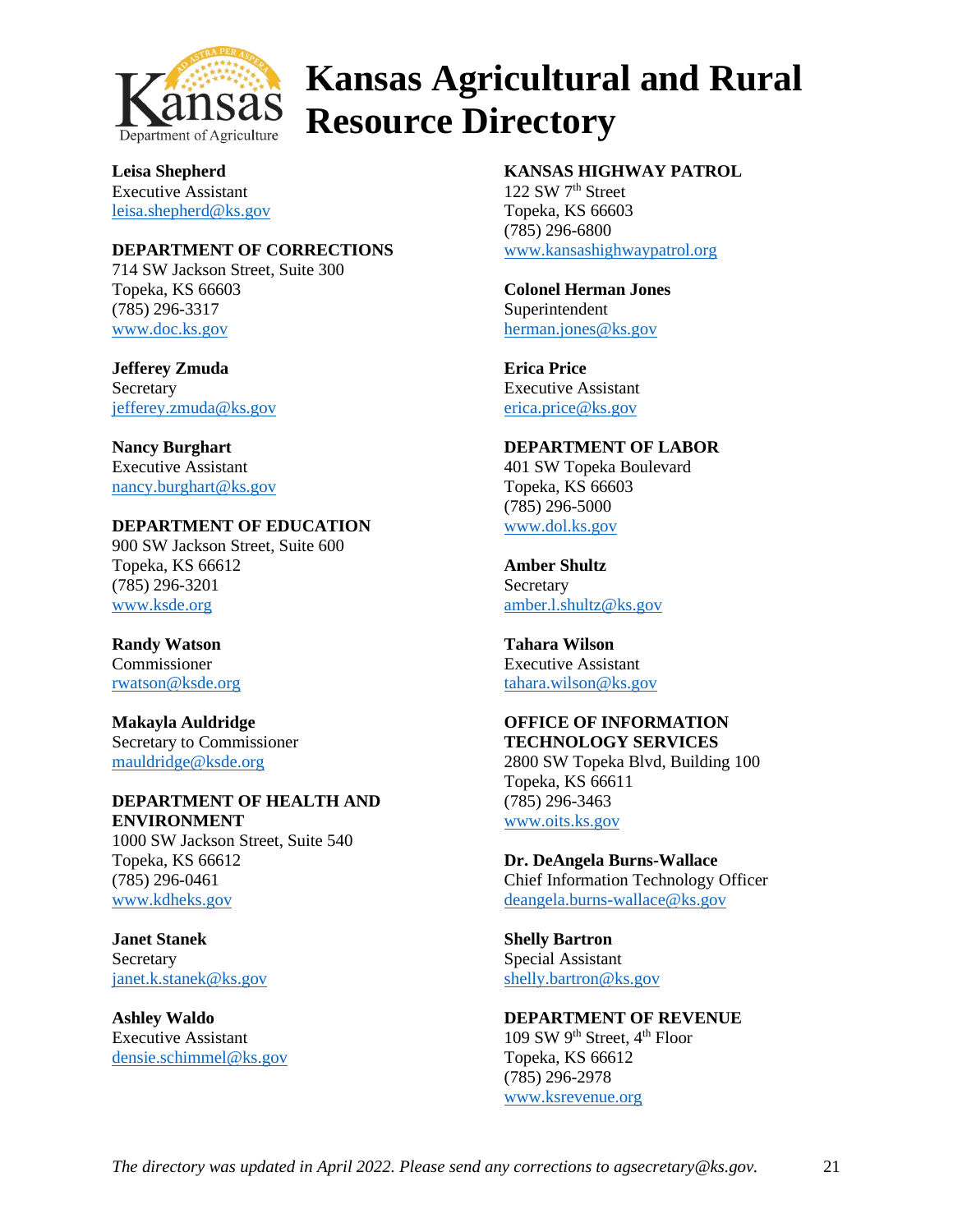

**Mark Burghart Secretary** [mark.burghart@ks.gov](mailto:mark.burghart@ks.gov)

**Erin Humphrey** Executive Assistant [erin.humphrey@ks.gov](mailto:erin.humphrey@ks.gov)

#### **DEPARTMENT OF TRANSPORTATION**

700 SW Harrison Street Topeka, KS 66603 (785) 296-3461 [www.ksdot.org](http://www.ksdot.org/)

**Julie Lorenz** Secretary [julie.lorenz@ks.gov](mailto:julie.lorenz@ks.gov)

**Terri Rule** Executive Office Administrator [terri.rule@ks.gov](mailto:terri.rule@ks.gov)

#### **DEPARTMENT OF WILDLIFE, PARKS AND TOURISM** 1020 S Kansas Avenue, Room 200 Topeka, KS 66612

(785) 296-2788 [www.ksoutdoors.com](http://www.ksoutdoors.com/)

**Brad Loveless** Secretary [brad.loveless@ks.gov](mailto:brad.loveless@ks.gov)

**Heather Young** Executive Assistant [heather.young@ks.gov](mailto:heather.young@ks.gov)

## **OTHER STATE EXECUTIVE AGENCIES**

**ATTORNEY GENERAL** 120 SW  $10^{th}$  Avenue,  $2^{nd}$  Floor Topeka, KS 66612 (785) 296-2215 [www.ag.ks.gov](http://www.ag.ks.gov/)

**Derek Schmidt** Attorney General [derek.schmidt@ag.ks.gov](mailto:derek.schmidt@ag.ks.gov)

**Denise Coatney** Executive Assistant [denise.coatney@ag.ks.gov](mailto:denise.coatney@ag.ks.gov)

**FIRE MARSHAL** 800 SW Jackson Street, Suite 104 Topeka, KS 66612 (785) 296-4287 [www.firemashal.ks.gov](http://www.firemashal.ks.gov/)

**Doug Jorgensen** State Fire Marshal [doug.jorgensen@ks.gov](mailto:doug.jorgensen@ks.gov)

**INSURANCE DEPARTMENT** 420 SW 9th Street Topeka, KS 66612 (785) 296-3071 [www.ksinsurance.org](http://www.ksinsurance.org/)

**Vicki Schmidt** Insurance Commissioner commissioner@ksinsurance.org

**Karen Perez** Executive Assistant [karen.j.perez@ks.gov](mailto:lkennett@ksinsurance.org)

#### **KANSAS BOARD OF VETERINARY EXAMINERS** PO Box 379

Wamego, KS 66547 (785) 456-8781 [www.kbve.kansas.gov](http://www.kbve.kansas.gov/)

**Dr. Mark Olson** Executive Director [mark.r.olson@ks.gov](mailto:mark.r.olson@ks.gov)

**Dr. Sheila Dodson** President [dodson@mariposavet.com](mailto:dodson@mariposavet.com)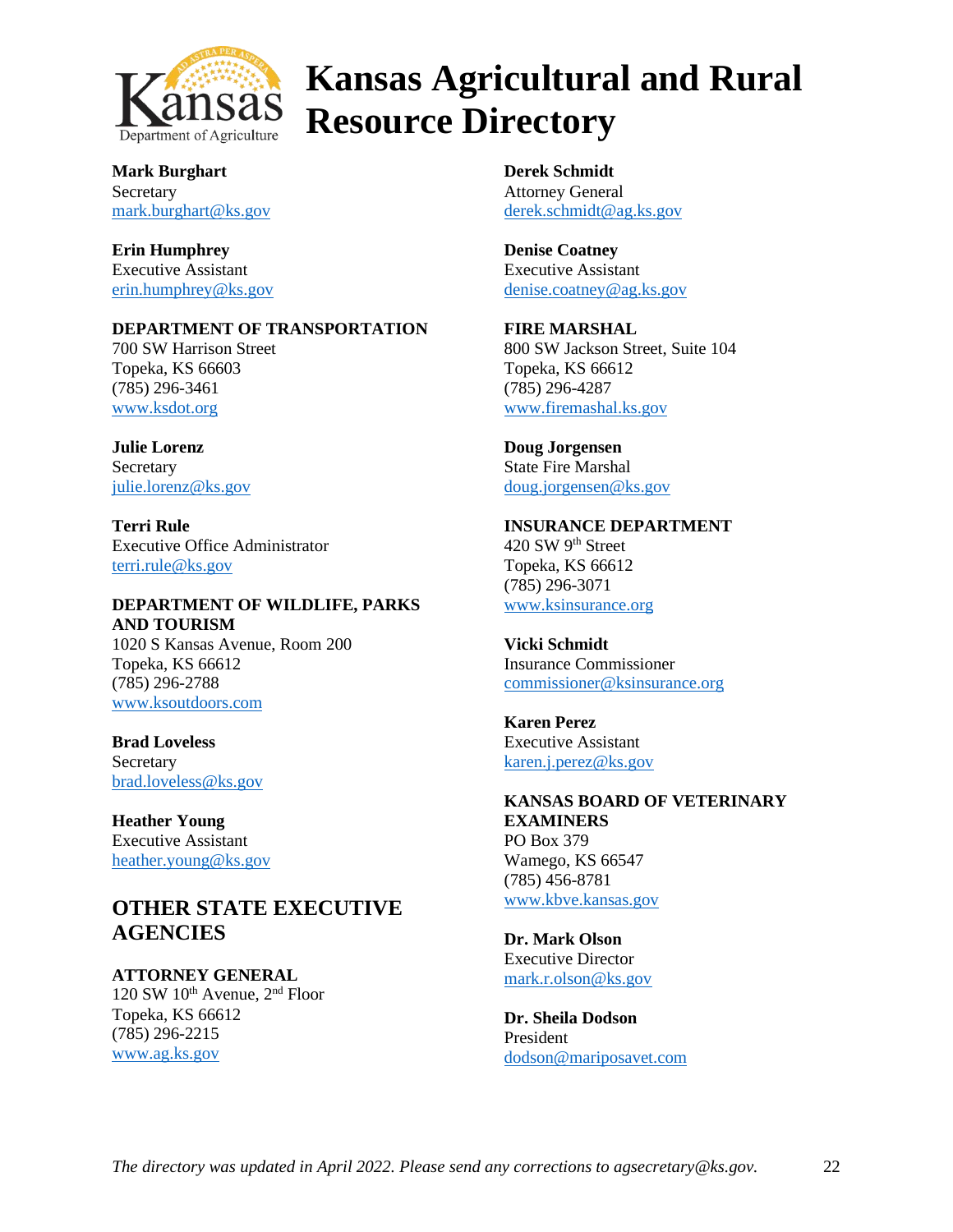

### **KANSAS CORPORATION COMMISSION**

1500 SW Arrowhead Road Topeka, KS 66604 (785) 271-3100 [www.kcc.state.ks.us](http://www.kcc.state.ks.us/)

**Andrew French** Chairperson [a.french@kcc.ks.gov](mailto:a.french@kcc.ks.gov)

**Susan Duffy** Commissioner [s.duffy@kcc.ks.gov](mailto:s.duffy@kcc.ks.gov)

**Dwight Keen** Commissioner [d.keen@kcc.ks.gov](mailto:d.keen@kcc.ks.gov)

### **KANSAS WATER OFFICE**

900 SW Jackson Street, Suite 404 Topeka, KS 66612 (785) 296-3185 [www.kwo.ks.gov](http://www.kwo.ks.gov/)

**Connie Owen Director** [connie.owen@kwo.ks.gov](mailto:earl.lewis@kwo.ks.gov)

**STATE TREASURER** 900 SW Jackson Street, Suite 201 Topeka, KS 66612 (785) 296-3171 [www.kansasstatetreasurer.com](http://www.kansasstatetreasurer.com/)

**Lynn Rogers** State Treasurer [lynn@treasurer.ks.gov](mailto:lynn@treasurer.ks.gov)

**Adriana Somerville** Special Assistant [adriana@treasurer.ks.gov](mailto:adriana@treasurer.ks.gov)

**SECRETARY OF STATE** 120 SW  $10^{th}$  Avenue,  $1^{st}$  Floor Topeka, KS 66612 (785) 296-4564 [www.sos.kansas.gov](http://www.sos.kansas.gov/)

**Scott Schwab** Secretary of State [sos@ks.gov](mailto:sos@ks.gov)

**Julia McAllister** Executive Assistant [julia.mcallister@ks.gov](mailto:lydia.meiss2@ks.gov)

# **FEDERAL AGENCIES**

#### **US CORP OF ENGINEERS**

Kansas City District Office  $601 \text{ E } 12^{\text{th}}$  Street Kansas City, MO 64106 (816) 389-2000 [www.nwk.usace.army.mil](http://www.nwk.usace.army.mil/)

#### **USDA AGRICULTURAL MARKETING SERVICE**

Federal Grain Inspection Service National Grain Center 10383 N Ambassador Drive Kansas City, MO 64153 (816) 891-0401 [www.ams.usda.gov](http://www.ams.usda.gov/)

#### **USDA AGRICULTURAL RESEARCH SERVICE**

Center for Plant and Animal Health Research 1515 College Avenue Manhattan, KS 66502 (785) 776-2702 [www.ars.usda.gov](http://www.ars.usda.gov/)

#### **USDA ANIMAL AND PLANT HEALTH INSPECTION SERVICE**

National Import Export Services 1131 SW Winding Road, Suite A Topeka, KS 66615 (785) 228-6565 [www.aphis.usda.gov](http://www.aphis.usda.gov/)

**Dr. Rick Tanner** Area Veterinarian in Charge [rick.j.tanner@aphis.usda.gov](mailto:rick.j.tanner@aphis.usda.gov)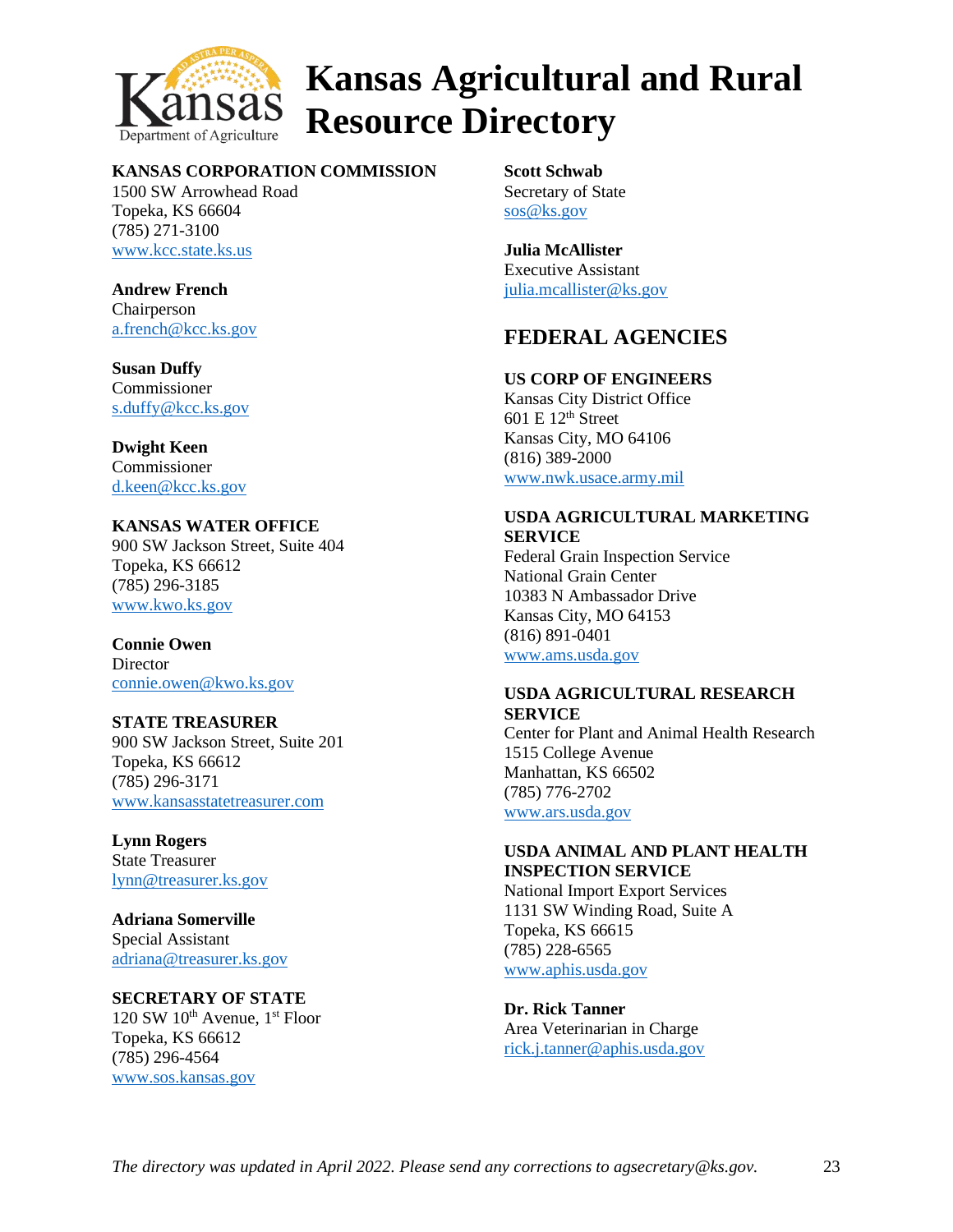

### **USDA FARM SERVICE AGENCY**

3600 Anderson Avenue Manhattan, KS 66503 (785) 539-3531 [www.fsa.usda.gov](http://www.fsa.usda.gov/)

**Dennis McKinney** State Executive Director [Dennis.McKinney@usda.gov](mailto:Dennis.McKinney@usda.gov)

#### **USDA FOOD SAFETY AND INSPECTION SERVICE**

Office of Field Operations District Office 4700 South Thompson Building B, Suite 201 Springdale, AR 72764 (479) 751-8412 [www.fsis.usda.gov](http://www.fsis.usda.gov/)

#### **USDA NATIONAL AGRICULTURAL STATISTICS SERVICE**

3705 Miller Parkway, Suite A Manhattan, KS 66503 (800) 582-6443 [www.nass.usda.gov](http://www.nass.usda.gov/)

#### **Doug Bounds**

State Statistician [doug.bounds@nass.usda.gov](mailto:doug.bounds@nass.usda.gov)

#### **USDA NATURAL RESOURCES CONSERVATION SERVICE**

760 South Broadway Boulevard Salina, KS 67401 (785) 823-4500 [www.nrcs.usda.gov](http://www.nrcs.usda.gov/)

#### **Karen Woodrich**

State Conservationist Karen.Woodrich@ks.usda.gov

### **USDA RISK MANAGEMENT AGENCY**

2641 SW Wanamaker Road, Suite 201 Topeka, KS 66614 (785) 228-5512 [www.nrm.usda.gov](http://www.nrm.usda.gov/)

#### **USDA RURAL DEVELOPMENT**

1303 SW First American Place, Suite 100 Topeka, KS 66604 (785) 271-2700 [www.rd.usda.gov/ks](http://www.rd.usda.gov/ks)

**Dan Fischer** Acting State Director [dan.fischer@ks.usda.gov](mailto:dan.fischer@ks.usda.gov)

### **US DEPARTMENT OF INTERIOR, BUREAU OF RECLAMATION**

Great Plains Region Office 1706 West Third McCook, NE 69001 (308) 345-4400 [www.usbr.gov/gp/nkao](http://www.usbr.gov/gp/nkao)

#### **US ENVIRONMENTAL PROTECTION AGENCY, REGION 7**

11201 Renner Boulevard Lenexa, KS 66219 (913) 551-7003 [www.epa.gov](http://www.epa.gov/)

### **Meg McCollister**

Regional Administrator [mccollister.meg@epa.gov](mailto:mccollister.meg@epa.gov)

#### **US GEOLOGICAL SURVEY**

1217 Biltmore Drive Lawrence, KS 66049 (785) 842-9909 [www.usgs.gov/centers/kswsc](http://www.usgs.gov/centers/kswsc)

## **FEDERAL DELEGATION**

#### **US SENATOR JERRY MORAN**

521 Dirksen Senate Office Building Washington, DC 20510 (202) 224-6521 [www.moran.senate.gov](http://www.moran.senate.gov/)

#### **James Kelly** Chief of Staff [james\\_kelly@moran.senate.gov](mailto:james_kelly@moran.senate.gov)